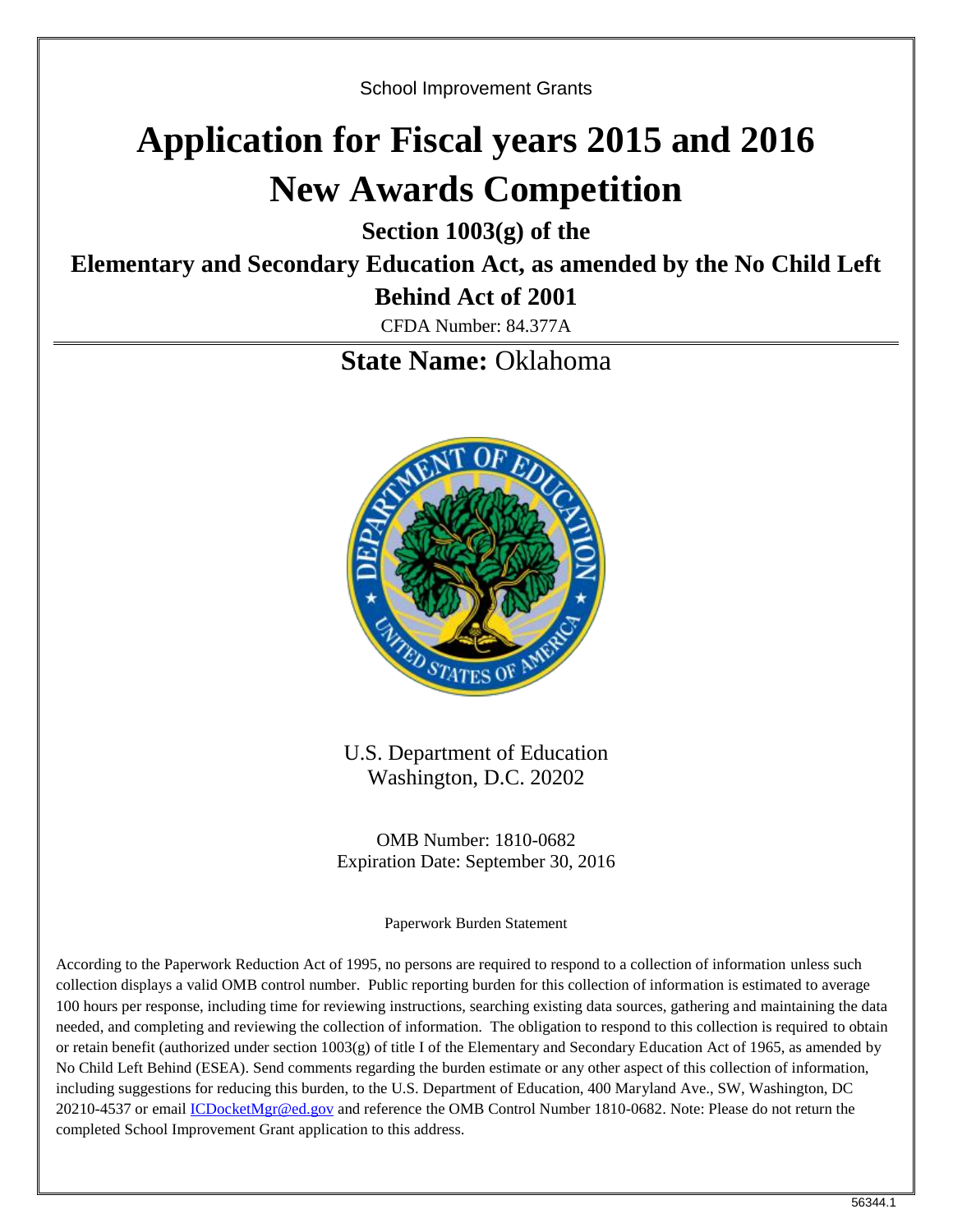#### **SCHOOL IMPROVEMENT GRANTS**

#### **Purpose of the Program**

School Improvement Grants (SIG), authorized under section  $1003(g)$  of Title I of the Elementary and Secondary Education Act of 1965, as amended by No Child Left Behind (Title I or ESEA), are grants to State educational agencies (SEAs) that SEAs use to make competitive subgrants to local educational agencies (LEAs) that demonstrate the greatest need for the funds and the strongest commitment to use the funds to provide adequate resources in order to raise substantially the achievement of students in their lowestperforming schools. The Department published final requirements for the SIG program in the *Federal Register* on October 28, 2010 [\(http://www.gpo.gov/fdsys/pkg/FR-2010-10-28/pdf/2010-27313.pdf\)](http://www.gpo.gov/fdsys/pkg/FR-2010-10-28/pdf/2010-27313.pdf). In 2015, the Department revised the final requirements to implement language in the Consolidated Appropriations Act, 2014, and the Consolidated and Further Continuing Appropriations Act, 2015, that allows LEAs to implement additional interventions, provides flexibility for rural LEAs, and extends the grant period from three to five years. The revisions to the requirements also reflect lessons learned from four years of SIG implementation. Finally, since the final requirements for the SIG program were published in 2010, 44 SEAs received approval to implement ESEA flexibility, pursuant to which they no longer identify Title I schools for improvement, corrective action, or restructuring. To reflect this change, the revised requirements make an LEA with priority schools, which are generally a State's lowest-achieving Title I schools, and focus schools, which are generally the schools within a State with the largest achievement gaps, eligible to receive SIG funds. The SIG final requirements, published on February 9, 2015, are available at https://www.federalregister.gov/articles/2015/02/09/2015-02570/finalrequirements-school-improvement-grants-title-i-of-the-elementary-and-secondary-education-act.

#### **Availability of Funds**

The Consolidated and Further Continuing Appropriations Act, 2015, provided approximately \$506 million for School Improvement Grants in fiscal year (FY) 2015 and the Consolidated Appropriations Act, 2016 provided approximately \$450 million in FY 2016.

#### **State and LEA Allocations**

Each State (including the District of Columbia and Puerto Rico), the Bureau of Indian Education, and the outlying areas is eligible to apply to receive a SIG grant. The Department will allocate FY 2015 and FY 2016 SIG funds in proportion to the funds received in FY 2015 and FY 2016 by the States, the Bureau of Indian Education, and the outlying areas under Parts A, C, and D of Title I of the ESEA. An SEA must allocate at least 95 percent of its SIG funds directly to LEAs in accordance with the final requirements. The SEA may retain an amount not to exceed five percent of its allocation for State administration, evaluation, and technical assistance.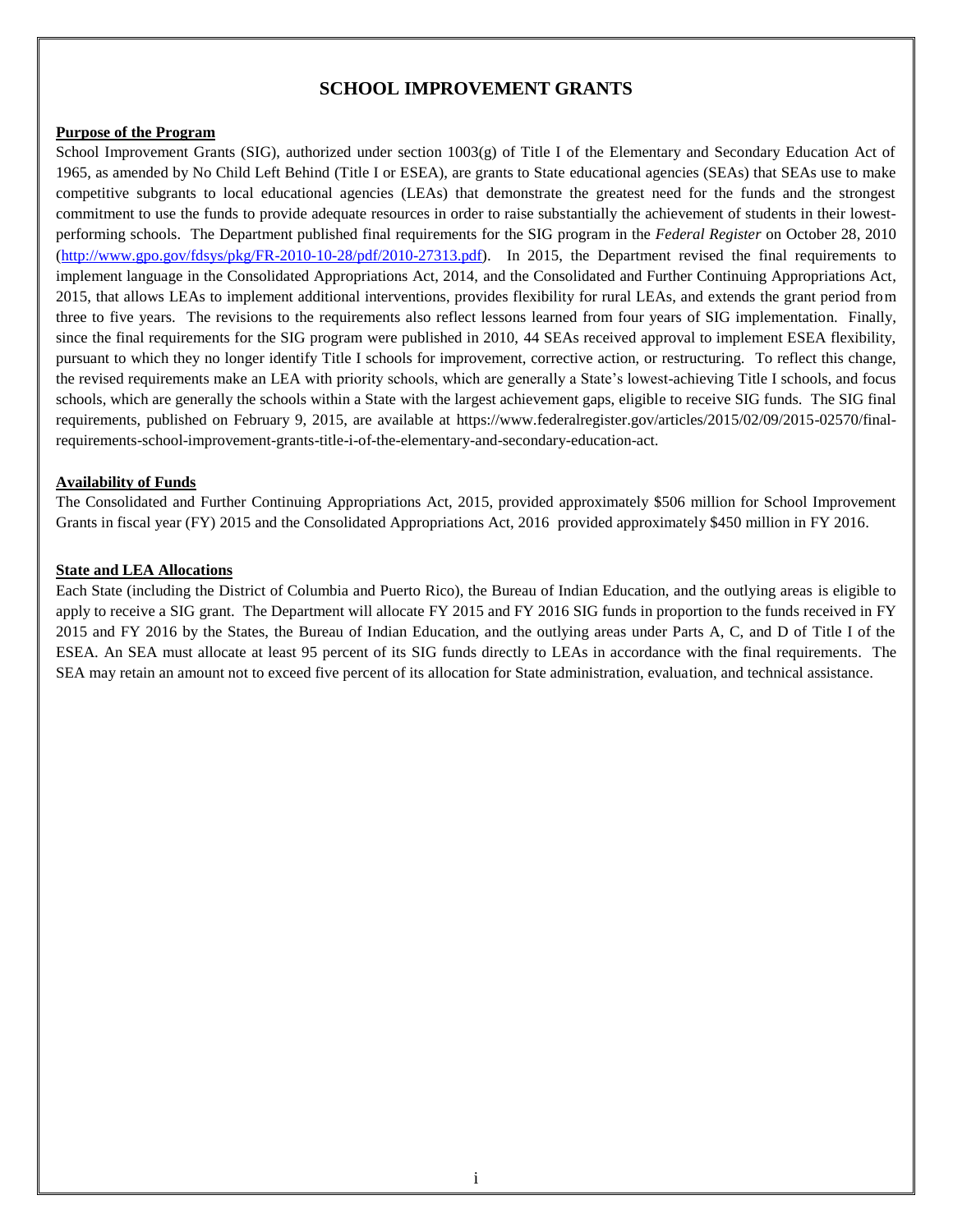## **SUBMISSION INFORMATION**

#### **Electronic Submission:**

The Department strongly prefers to receive an SEA's FY 2015/2016 SIG application electronically. The application should be sent as a Microsoft Word document, **not** as a PDF.

Each SEA should submit its FY 2015/2016 application to its individual State mailbox address at: [OSS.\[State\]@ed.gov](mailto:OESE.OSS.[Statename]@ed.gov)

In addition, the SEA must submit a paper copy of the cover page signed by the SEA's authorized representative to the address listed below under "Paper Submission."

#### **Paper Submission:**

If an SEA is not able to submit its application electronically, it may submit the original and two copies of its SIG application to the following address:

Michael Wells, Group Leader Office of State Support, OESE U.S. Department of Education 400 Maryland Avenue, SW, Room 3W103 Washington, DC 20202-6132

Due to potential delays in government processing of mail sent through the U.S. Postal Service, SEAs are encouraged to use alternate carriers for paper submissions.

#### **Application Deadline**

Applications are due no later than May 27, 2016.

#### **For Further Information**

If you have any questions, please contact your OSS State contact or Michael Wells at (202) 453-6689 or by email at Michael.Wells@ed.gov. Additional technical assistance, including webinars for State staff, will be provided in the spring.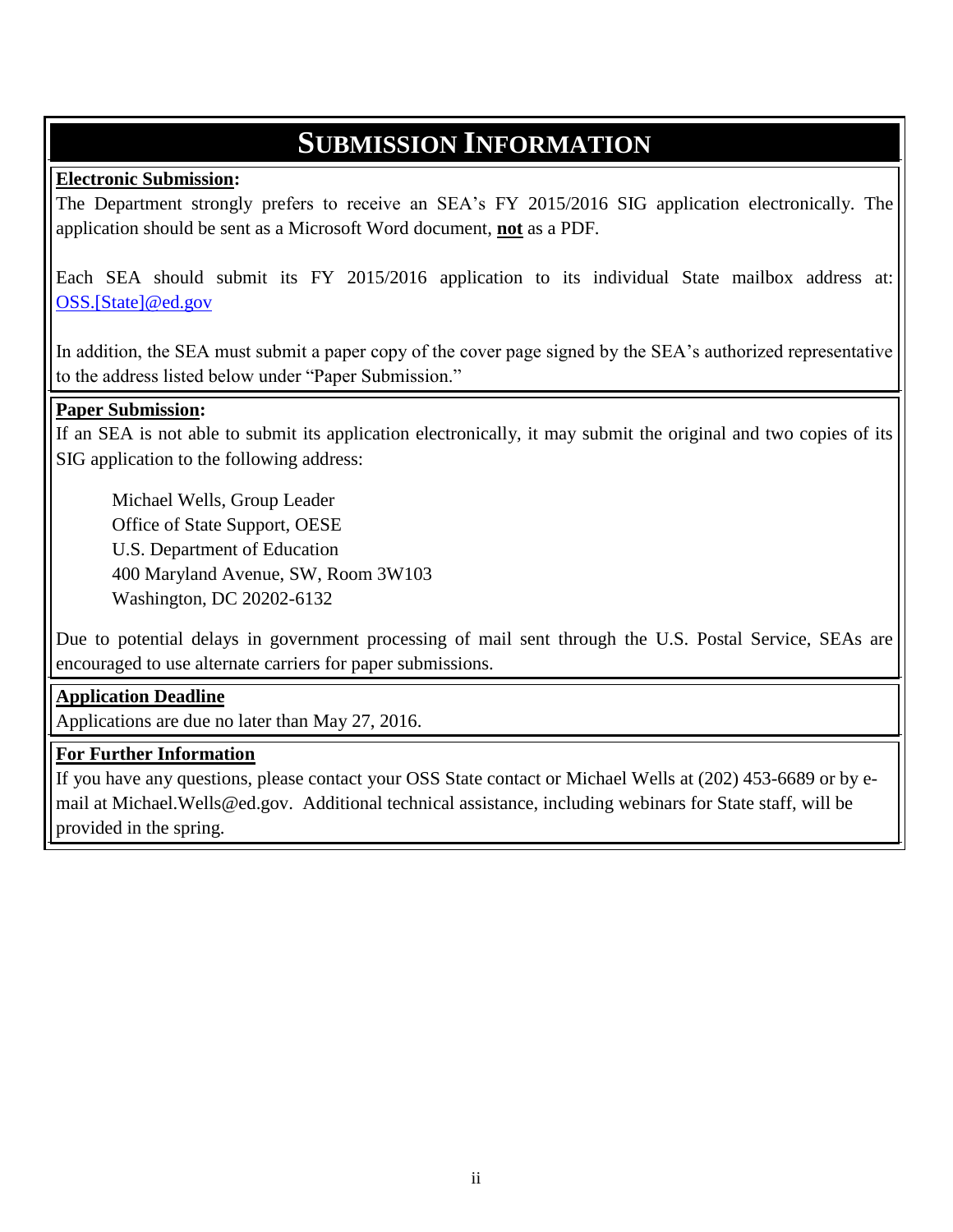#### APPLICATION COVER SHEET

#### SCHOOL IMPROVEMENT GRANTS

|                                                                                                                   | Applicant's Mailing Address:                                                                                            |  |  |  |
|-------------------------------------------------------------------------------------------------------------------|-------------------------------------------------------------------------------------------------------------------------|--|--|--|
| Legal Name of Applicant:                                                                                          |                                                                                                                         |  |  |  |
| Oklahoma State Department of Education                                                                            | Oklahoma State Department of Education                                                                                  |  |  |  |
|                                                                                                                   | Oliver Hodge Building                                                                                                   |  |  |  |
|                                                                                                                   | 2500 North Lincoln Boulevard                                                                                            |  |  |  |
|                                                                                                                   | Oklahoma City, Oklahoma 73105                                                                                           |  |  |  |
|                                                                                                                   |                                                                                                                         |  |  |  |
|                                                                                                                   |                                                                                                                         |  |  |  |
| State Contact for the School Improvement Grant                                                                    |                                                                                                                         |  |  |  |
|                                                                                                                   |                                                                                                                         |  |  |  |
| Name: Dr. Cindy Koss                                                                                              |                                                                                                                         |  |  |  |
|                                                                                                                   |                                                                                                                         |  |  |  |
| Position and Office: Deputy Superintendent of Academic Affairs, Administrative Services                           |                                                                                                                         |  |  |  |
|                                                                                                                   |                                                                                                                         |  |  |  |
| <b>Contact's Mailing Address:</b>                                                                                 |                                                                                                                         |  |  |  |
| Oklahoma State Department of Education                                                                            |                                                                                                                         |  |  |  |
| Attention: Dr. Cindy Koss                                                                                         |                                                                                                                         |  |  |  |
| 2500 North Lincoln Boulevard                                                                                      |                                                                                                                         |  |  |  |
| Oklahoma City, Oklahoma 73105-4599                                                                                |                                                                                                                         |  |  |  |
|                                                                                                                   |                                                                                                                         |  |  |  |
|                                                                                                                   |                                                                                                                         |  |  |  |
|                                                                                                                   |                                                                                                                         |  |  |  |
|                                                                                                                   |                                                                                                                         |  |  |  |
|                                                                                                                   |                                                                                                                         |  |  |  |
| Telephone: (405) 521-3302                                                                                         |                                                                                                                         |  |  |  |
|                                                                                                                   |                                                                                                                         |  |  |  |
| Fax: (405) 521-6205                                                                                               |                                                                                                                         |  |  |  |
|                                                                                                                   |                                                                                                                         |  |  |  |
| Email address: Cindy.Koss@sde.ok.gov                                                                              |                                                                                                                         |  |  |  |
|                                                                                                                   |                                                                                                                         |  |  |  |
| Chief State School Officer (Printed Name):                                                                        |                                                                                                                         |  |  |  |
|                                                                                                                   | Telephone:                                                                                                              |  |  |  |
| Joy Hofmeister                                                                                                    | $(405 - 521 - 3301)$                                                                                                    |  |  |  |
|                                                                                                                   |                                                                                                                         |  |  |  |
| Signature of the Chief State School Officer:                                                                      |                                                                                                                         |  |  |  |
|                                                                                                                   | Date:                                                                                                                   |  |  |  |
|                                                                                                                   |                                                                                                                         |  |  |  |
| $\mathbf X$                                                                                                       |                                                                                                                         |  |  |  |
|                                                                                                                   |                                                                                                                         |  |  |  |
|                                                                                                                   |                                                                                                                         |  |  |  |
| The State, through its authorized representative, agrees to comply with all requirements applicable to the School |                                                                                                                         |  |  |  |
|                                                                                                                   | Improvement Grants program, including the assurances contained herein and the conditions that apply to any waivers that |  |  |  |
| the State receives through this application.                                                                      |                                                                                                                         |  |  |  |

and the control of the control of the control of the control of the control of the control of the control of the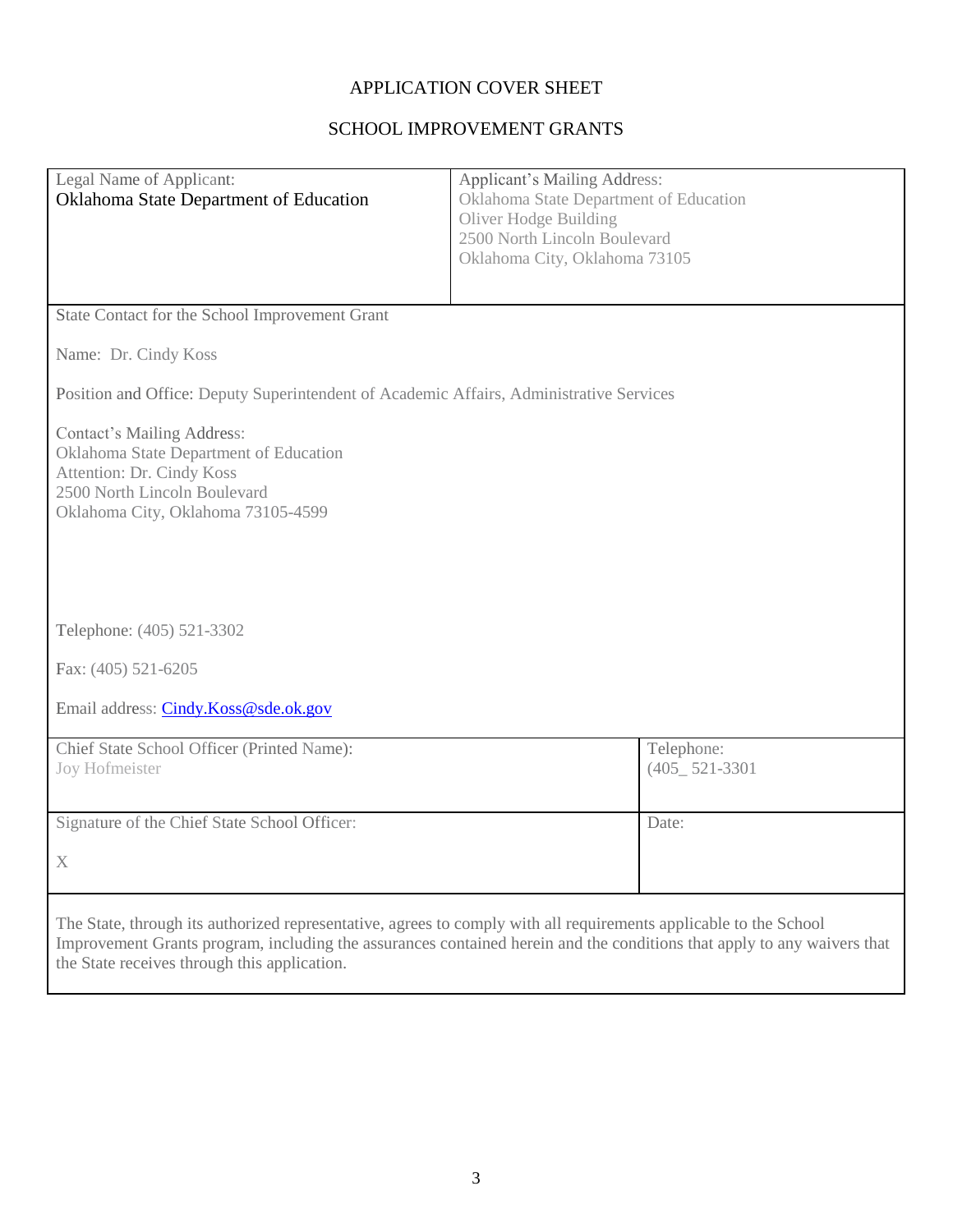#### **PART I: SEA REQUIREMENTS**

The directions below indicate information an SEA must provide in its application for a School Improvement Grant. Where relevant, these directions distinguish between the information that must be provided by SEAs that have approved requests for ESEA flexibility and those that do not. For any section that is not applicable to a particular SEA, the SEA should write "Not Applicable."

#### **A. ELIGIBLE SCHOOLS**

**For SEAs not approved for ESEA Flexibility: Definition of Persistently Lowest-Achieving Schools and Eligible Schools:** As part of its FY 2015/2016 application, an SEA must provide a list, by LEA, of each Tier I, Tier II, and Tier III school in the State. In providing its list of schools, the SEA must indicate whether a school has been identified as a Tier I or Tier II school solely because it has had a graduation rate below 60 percent over a number of years.

Along with its list of Tier I, Tier II, and Tier III schools, the SEA must provide the definition that it used to develop this list of schools. If the SEA's definition of persistently lowest-achieving schools that it makes publicly available on its Web site is identical to the definition that it used to develop its list of Tier I, Tier II, and Tier III schools, it may provide a link to the page on its Web site where that definition is posted rather than providing the complete definition.

**Directions:** SEAs that generate new lists should create this table in Excel using the format shown below and attach the list to this application. An example of the table has been provided for guidance.

| <b>SCHOOLS ELIGIBLE FOR FY 2015/2016 SIG FUNDS</b> |                  |                        |                    |                                  |                  |                             |                    |                            |                                       |
|----------------------------------------------------|------------------|------------------------|--------------------|----------------------------------|------------------|-----------------------------|--------------------|----------------------------|---------------------------------------|
|                                                    | <b>LEA NAME</b>  | <b>LEA NCES</b><br>ID# | <b>SCHOOL NAME</b> | <b>SCHOOL</b><br><b>NCES ID#</b> | <b>TIER</b><br>п | <b>TIER</b><br>$\mathbf{H}$ | <b>TIER</b><br>III | <b>GRAD</b><br><b>RATE</b> | <b>NEWLY</b><br>ELIGIBLE <sup>1</sup> |
|                                                    | LEA <sub>1</sub> | ##                     | <b>HARRISON ES</b> | ##                               | X                |                             |                    |                            |                                       |
|                                                    | LEA <sub>1</sub> | ##                     | <b>MADISON ES</b>  | ##                               | X                |                             |                    |                            |                                       |
|                                                    | LEA <sub>2</sub> | ##                     | <b>TAYLOR MS</b>   | ##                               |                  |                             | X                  |                            | X                                     |

l

#### **EXAMPLE:**

<sup>1</sup> "Newly Eligible" refers to a school that was made eligible to receive SIG funds by the Consolidated and Further Continuing Appropriations Act, 2015 and the Consolidated Appropriations Act, 2016. A newly eligible school may be identified for Tier I or Tier II because it has not made adequate yearly progress for at least two consecutive years; is in the State's lowest quintile of performance based on proficiency rates on State's assessments; and is no higher achieving than the highest-achieving school identified by the SEA as a "persistently lowest-achieving school" or is a high school that has a graduation rate less than 60 percent over a number of years.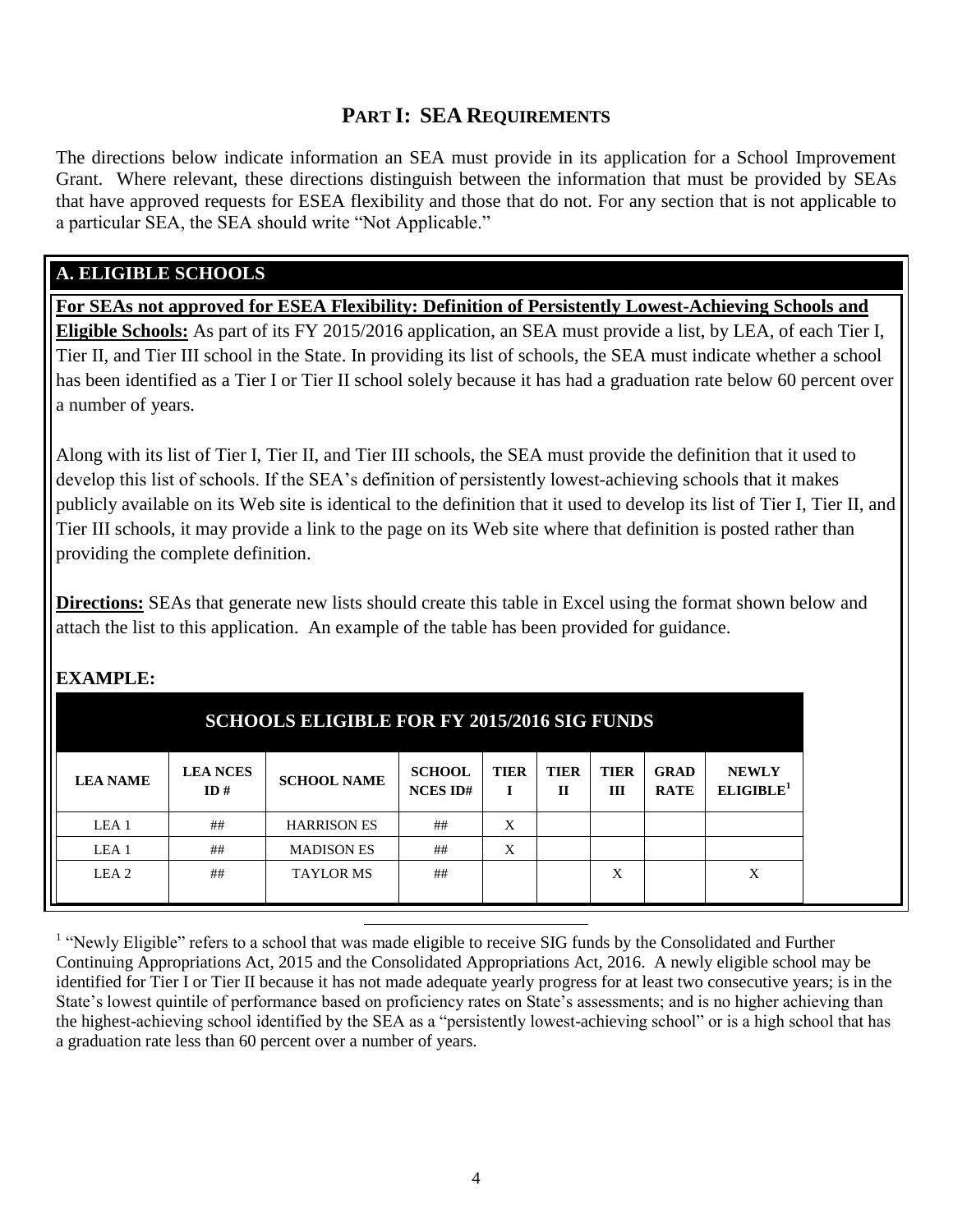**For SEAs approved for ESEA flexibility: Eligible Schools List:** Each SEA should provide a link to the page on its Web site or a link to the specific page(s) in its approved ESEA flexibility request that includes a list of its current priority and focus schools. That list should clearly indicate which schools are SIG-eligible (*i.e.*, meet the definition of priority or focus school in the document titled *ESEA Flexibility*).

<http://sde.ok.gov/sde/sites/ok.gov.sde/files/documents/files/Priority%202015%20.pdf> [http://sde.ok.gov/sde/sites/ok.gov.sde/files/documents/files/Focus%202015%20\\_0.pdf](http://sde.ok.gov/sde/sites/ok.gov.sde/files/documents/files/Focus%202015%20_0.pdf)

**For all SEAs: Awards not renewed, or otherwise terminated:** All SEAs are required to list any LEAs with one or more schools for which funding under previously awarded SIG grants will not be renewed for the 2016- 2017 school year. For each such school, note the date of nonrenewal or termination, reason for nonrenewal or termination, the amount of unused remaining funds, and explain how the SEA or LEA plans to use those funds. **If all schools have been renewed, please indicate not applicable ("N/A") in the chart:**

| <b>LEA</b><br><b>NAME</b> | <b>SCHOOL</b><br><b>NAME</b> | <b>DATE OF</b><br><b>NONRENEWAL</b><br>OR<br><b>TERMINATION</b> | <b>REASON FOR</b><br><b>NONRENEWAL OR</b><br><b>TERMINATION</b> | <b>DESCRIPTION OF HOW</b><br><b>REMAINING FUNDS WERE</b><br>OR WILL BE USED | <b>AMOUNT OF</b><br><b>REMAINING</b><br><b>FUNDS</b> |  |
|---------------------------|------------------------------|-----------------------------------------------------------------|-----------------------------------------------------------------|-----------------------------------------------------------------------------|------------------------------------------------------|--|
| N/A                       |                              |                                                                 |                                                                 |                                                                             |                                                      |  |
|                           |                              |                                                                 |                                                                 |                                                                             |                                                      |  |
|                           |                              |                                                                 |                                                                 |                                                                             |                                                      |  |
|                           |                              |                                                                 |                                                                 |                                                                             |                                                      |  |
|                           | <b>TOTAL AMOUNT OF</b>       |                                                                 |                                                                 |                                                                             |                                                      |  |
|                           | <b>REMAINING FUNDS:</b>      |                                                                 |                                                                 |                                                                             |                                                      |  |

#### **B. STATE-DETERMINED MODEL (OPTIONAL)**

An SEA may submit one State-determined model for the Secretary's review and approval. Submission of a state-determined model is not required. An SEA that previously submitted, and received approval for, a Statedetermined model need not re-submit that model. *(Check applicable box below)*

SEA is submitting a State-determined model for review and approval*.* (Please attach to the application.)

SEA is not submitting a State-determined model*.*

To be approved, a State-determined model must meet the definition of whole-school reform model:

A whole-school reform model is a model that is designed to:

- (a) Improve student academic achievement or attainment;
- (b) Be implemented for all students in a school; and
- (c) Address, at a minimum and in a comprehensive and coordinated manner, each of the following:
	- 1. School leadership
	- 2. Teaching and learning in at least one full academic content area (including professional learning for educators).
	- 3. Student non-academic support.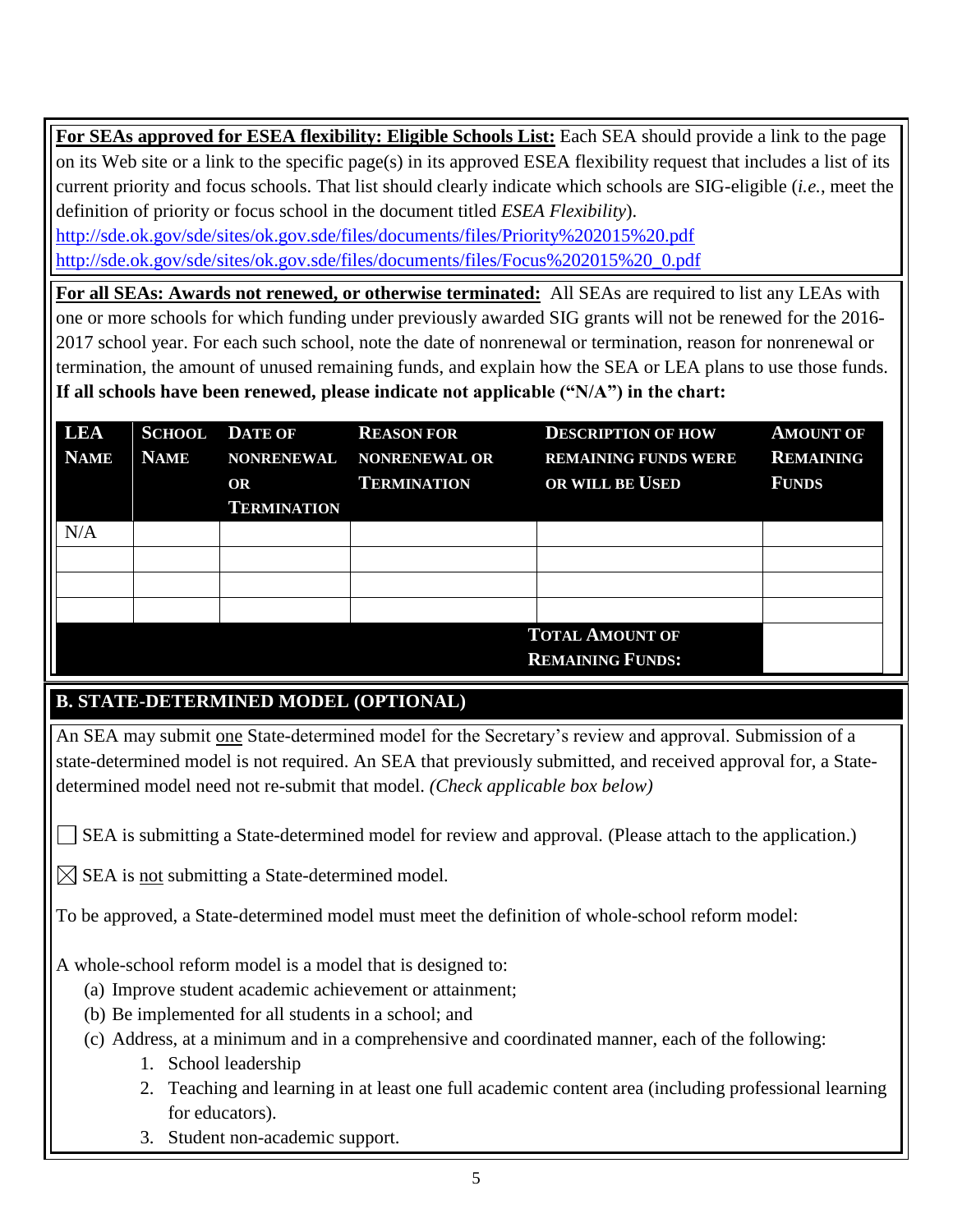4. Family and community engagement.

#### **C. EVALUATION CRITERIA: An SEA must provide the criteria it will use to evaluate the information below in an LEA's application for a School Improvement Grant.**

The actions listed in this section are ones that an LEA must take to receive a School Improvement Grant. Accordingly, the SEA must describe, with specificity, the criteria the SEA will use to evaluate an LEA's application with respect to these criteria.

If applicable, the SEA should attach an LEA application review rubric that it will use to evaluate each of the actions listed below. If a rubric is attached, provide relevant page numbers below and a description if needed. If a rubric is not attached, provide a description of the evaluation criteria to be used.

*Check here if an LEA application review rubric is attached.*

(1) The LEA has analyzed the needs of each Tier I and Tier II school, or each priority and focus school, as applicable, identified in the LEA's application and has selected an intervention for each school that is designed to meet the specific needs of the school, based on a needs analysis that, among other things, analyzes the school improvement needs identified by families and the community, and takes into consideration family and community input in selecting the intervention for each school.

*The evaluation criteria for this action are included in the LEA application rubric. Provide page number(s) in rubric:* 

*The evaluation criteria for this action are not included in the LEA application rubric. Provide description of evaluation criteria:*

(2) The LEA has designed and will implement interventions consistent with the SIG requirements.

*The evaluation criteria for this action are included in the LEA application rubric. Provide page number(s) in rubric:* 

*The evaluation criteria for this action are not included in the LEA application rubric. Provide description of evaluation criteria:*

(3) The LEA has demonstrated it will use the School Improvement Grants funds to provide adequate resources and related support to each school it commits to serve in order to implement fully and effectively the selected intervention on the first day of the first school year of full implementation.

*The evaluation criteria for this action are included in the LEA application rubric. Provide page number(s) in rubric:* 

*The evaluation criteria for this action are not included in the LEA application rubric. Provide description of evaluation criteria:*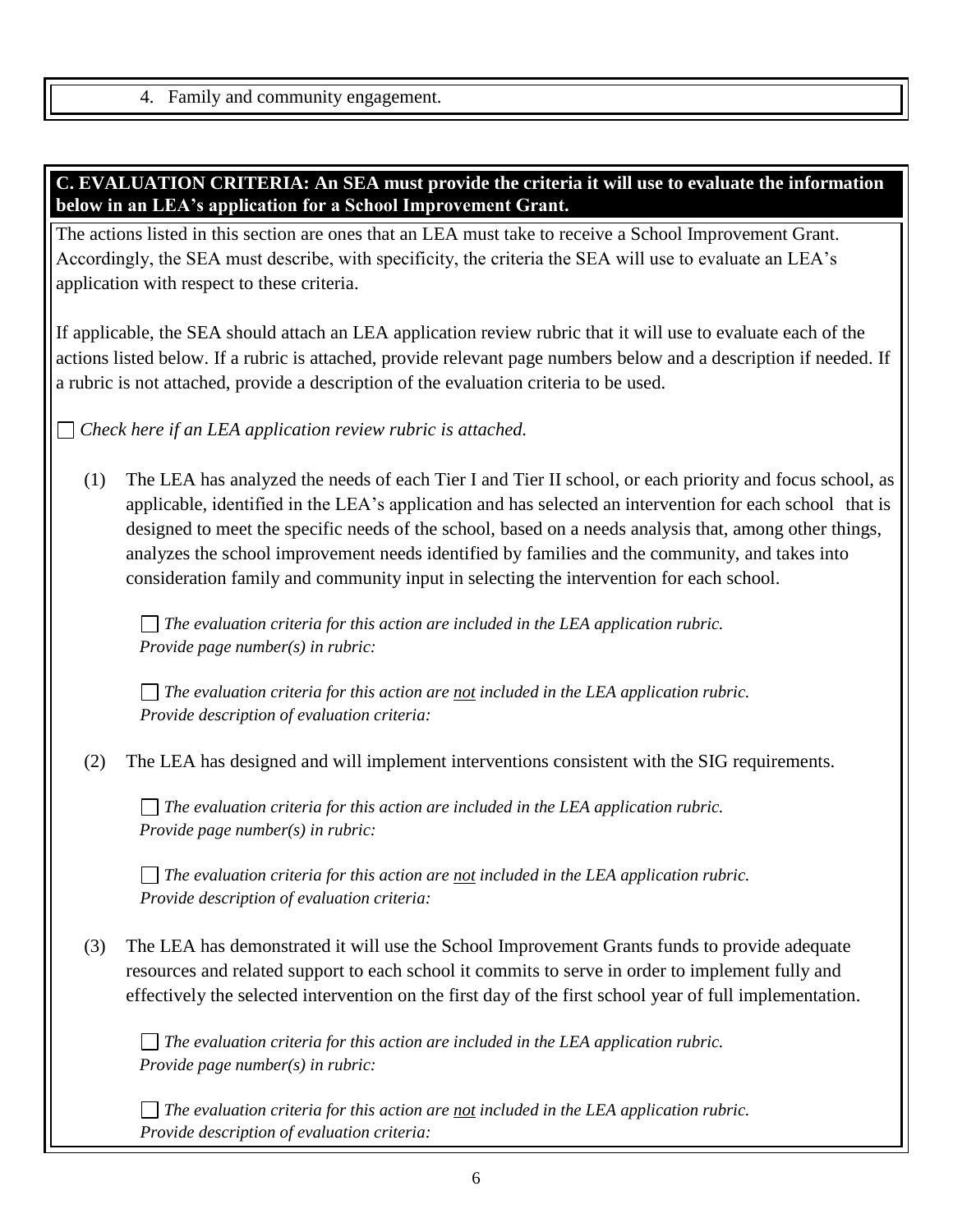| (4) | The LEA has demonstrated how it has, or will, recruit, screen, and select external providers, if<br>applicable, to ensure their quality, and regularly review and hold accountable such providers for their<br>performance. |
|-----|-----------------------------------------------------------------------------------------------------------------------------------------------------------------------------------------------------------------------------|
|     | The evaluation criteria for this action are included in the LEA application rubric.<br>Provide page number( $s$ ) in rubric:                                                                                                |
|     | The evaluation criteria for this action are not included in the LEA application rubric.<br>Provide description of evaluation criteria:                                                                                      |
| (5) | The LEA has demonstrated how it will align other resources with the selected intervention.                                                                                                                                  |
|     | The evaluation criteria for this action are included in the LEA application rubric.<br>Provide page number( $s$ ) in rubric:                                                                                                |
|     | The evaluation criteria for this action are not included in the LEA application rubric.<br>Provide description of evaluation criteria:                                                                                      |
| (6) | The LEA has demonstrated how it will modify its practices or policies, if necessary, to enable it to<br>implement the selected intervention fully and effectively.                                                          |
|     | The evaluation criteria for this action are included in the LEA application rubric.<br>Provide page number(s) in rubric:                                                                                                    |

*The evaluation criteria for this action are not included in the LEA application rubric. Provide description of evaluation criteria:*

(7) The LEA has demonstrated how it will provide effective oversight and support for implementation of the selected intervention for each school that it proposes to serve, such as by creating an LEA turnaround office.

*The evaluation criteria for this action are included in the LEA application rubric. Provide page number(s) in rubric:* 

*The evaluation criteria for this action are not included in the LEA application rubric. Provide description of evaluation criteria:*

(8) The LEA has demonstrated how it will meaningfully engage families and the community in the implementation of the selected intervention on an ongoing basis.

*The evaluation criteria for this action are included in the LEA application rubric. Provide page number(s) in rubric:*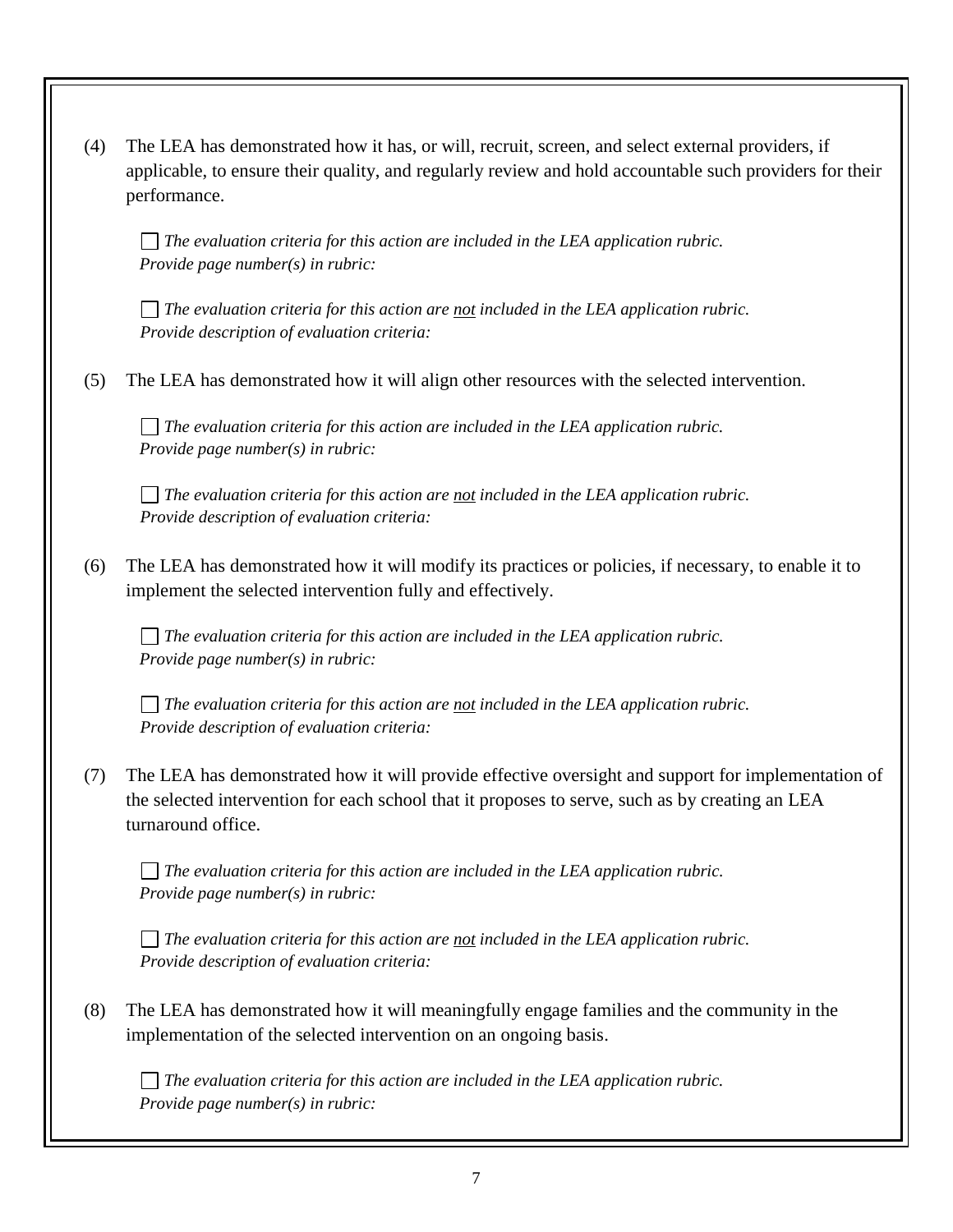*The evaluation criteria for this action are not included in the LEA application rubric. Provide description of evaluation criteria:*

(9) The LEA has described how it will sustain the reforms after the funding period ends.

*The evaluation criteria for this action are included in the LEA application rubric. Provide page number(s) in rubric:* 

*The evaluation criteria for this action are not included in the LEA application rubric. Provide description of evaluation criteria:*

(10) The LEA has demonstrated how, to the extent practicable, in accordance with its selected SIG intervention model(s), it will implement one or more evidence-based strategies.

*The evaluation criteria for this action are included in the LEA application rubric. Provide page number in rubric:* 

*The evaluation criteria for this action are not included in the LEA application rubric. Provide description of evaluation criteria:*

(11) The LEA has demonstrated that it has the capacity to use school improvement funds to provide adequate resources and related support to each Tier I and Tier II school, or each priority and focus school, as applicable, identified in the LEA's application in order to implement fully and effectively the selected intervention in each of those schools.

*The evaluation criteria for this action are included in the LEA application rubric. Provide page number(s) in rubric:* 

*The evaluation criteria for this action are not included in the LEA application rubric. Provide description of evaluation criteria:*

(12) For an LEA eligible for services under subpart 1 or 2 of part B of Title VI of the ESEA (Rural Education Assistance Program) that proposes to modify one element of the turnaround or transformation model, the LEA has described how it will meet the intent and purpose of that element.

*The evaluation criteria for this action are included in the LEA application rubric. Provide page number(s) in rubric:* 

*The evaluation criteria for this action are not included in the LEA application rubric. Provide description of evaluation criteria:*

(13) An LEA that proposes to use SIG funds to implement, in partnership with a whole school reform model developer, an evidence-based, whole-school reform model in a school, must demonstrate that (a) the evidence supporting the model includes a sample population or setting similar to that of the school to be served; and (b) it has partnered with a whole school reform model developer that meets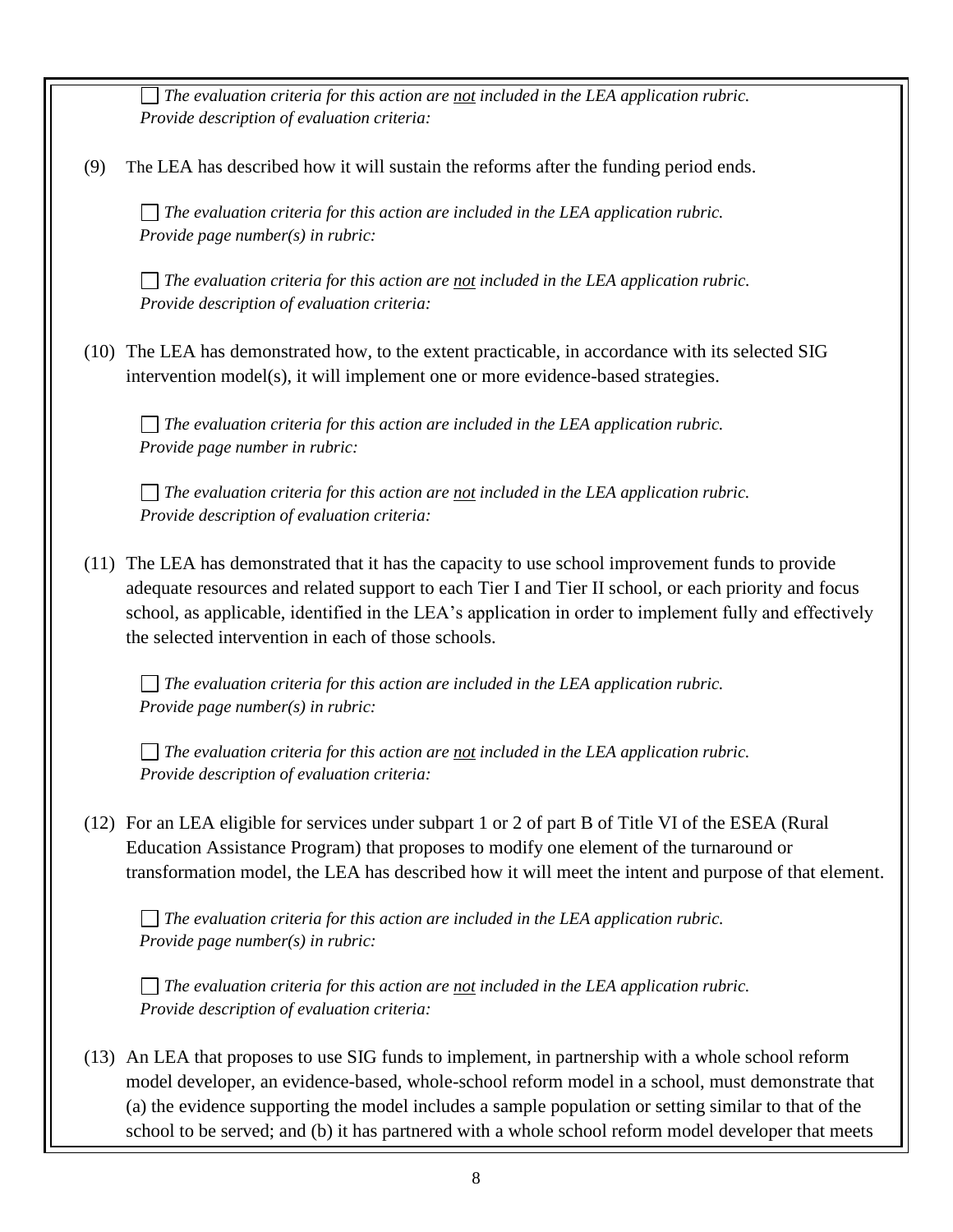the definition of "whole school reform model developer" in the SIG requirements.

*The evaluation criteria for this action are included in the LEA application rubric. Provide page number(s) in rubric:* 

*The evaluation criteria for this action are not included in the LEA application rubric. Provide description of evaluation criteria:*

(14) For an LEA that proposes to use SIG funds to implement the restart model in one or more eligible schools, the LEA has demonstrated that it will conduct a rigorous review process, as described in the final requirements, of the charter school operator, charter management organization (CMO), or education management organization (EMO) that it has selected to operate or manage the school or schools.

*The evaluation criteria for this action are included in the LEA application rubric. Provide page number(s) in rubric:* 

*The evaluation criteria for this action are not included in the LEA application rubric. Provide description of evaluation criteria:*

**D. LEA BUDGETS: In addition to the evaluation criteria listed in Section C, the SEA must describe how it will evaluate an LEA's budget and application.**

The SEA must describe how it will review each LEA's budget, including a description of the processes the SEA will use to determine if it is appropriate to award an amount different than that requested in the LEA's budget request.

\*Please note that an SEA may make a SIG award to an LEA for up to five years for a particular school, of which the LEA may use one school year for planning and other pre-implementation activities and up to two school years for activities related to sustaining reforms following at least three years of full intervention implementation. The LEA budget should address the entire grant period. An LEA may not receive more than five years of SIG funding for a particular school.

#### **E. TIMELINE: An SEA must describe its process and timeline for approving LEA applications.**

[Insert the SEA's timeline for the FY 2015/2016 SIG competition here]

At a minimum, the timeline should include information regarding when the:

- (1) SEA will notify LEAs about the SIG competition;
- (2) LEA applications are due to the SEA;
- (3) SEA will conduct its review of LEA applications;
- (4) LEAs will be notified about their award status; and
- (5) SEA will award FY 2015/2016 SIG funds to LEAs.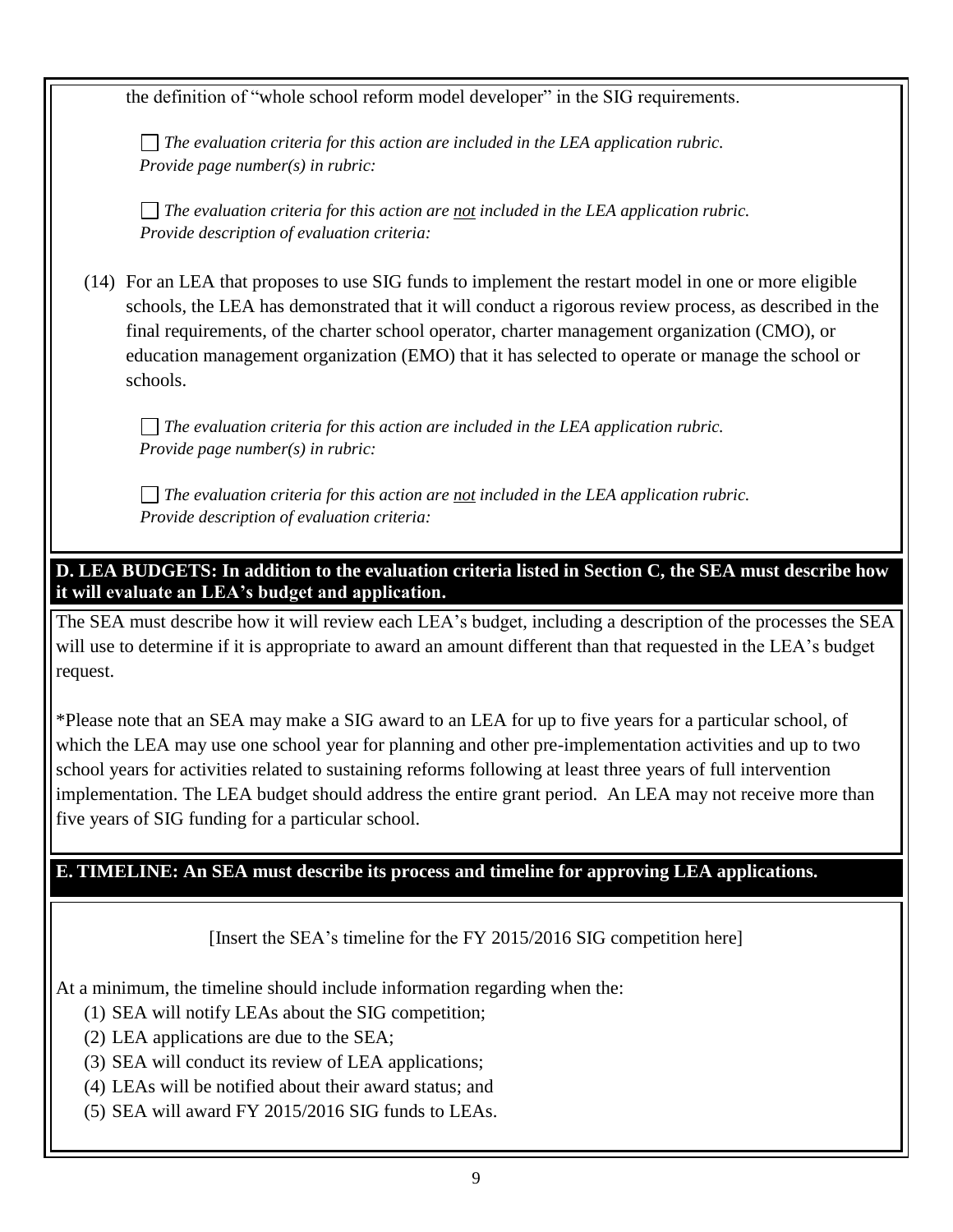Additionally, the SEA should specify if it is using FY 2015/2016 funds to make two-year awards or multi-year awards, through a waiver of the period of availability of funds, to grantees.

#### **F. DESCRIPTIVE INFORMATION: An SEA must include the information below.**

- (1) Describe the SEA's process for reviewing an LEA's annual goals for student achievement to ensure they are rigorous, relevant, and attainable for its Tier I and Tier II schools, or for its priority and focus schools, as applicable, and describe how the SEA will determine whether to renew an LEA's School Improvement Grant with respect to one or more Tier I or Tier II schools, or one or more priority or focus schools, in an LEA that is not meeting those goals and making progress on the leading indicators in section III of the final requirements.
- (2) Describe the SEA's process for renewing the SIG award of an LEA that received SIG funds for a school year of planning and other pre-implementation activities for a school, including the SEA's process for reviewing the performance of the school against the LEA's approved application to determine whether the LEA will be able to fully implement its chosen intervention for the school beginning the first day of the following school year.
- (3) Describe how the SEA will monitor, including the frequency and type of monitoring (*e.g.*, on-site, desk, self-reported) each LEA that receives a School Improvement Grant to ensure that it is implementing a school intervention model fully and effectively in the Tier I and Tier II schools, or priority and focus schools, as applicable, the LEA is approved to serve.
- (4) Describe how the SEA will prioritize School Improvement Grants to LEAs if the SEA does not have sufficient school improvement funds to serve all eligible schools for which each LEA applies.
- (5) For SEAs not approved for ESEA flexibility, describe the criteria, if any, which the SEA intends to use to prioritize among Tier III schools.
- (6) For SEAs not approved for ESEA flexibility, describe the SEA's process for reviewing the goals an LEA establishes for its Tier III schools (subject to approval by the SEA) to ensure they are rigorous, relevant, and attainable and how the SEA will determine whether to renew an LEA's School Improvement Grant with respect to one or more Tier III schools in the LEA that are not meeting those goals.

## **G. ASSURANCES: The SEA must provide the assurances set forth below.**

By submitting this application for new awards, the SEA assures that it will do or has done the following (check each box):

 $\boxtimes$  Comply with the final requirements and ensure that each LEA carries out its responsibilities outlined in the final requirements.

 $\boxtimes$  Consult with its Committee of Practitioners regarding the information set forth in this application.

 $\boxtimes$  Award each approved LEA a School Improvement Grant in an amount that is of sufficient size and scope to implement the selected intervention in each Tier I and Tier II school, or each priority or focus school, as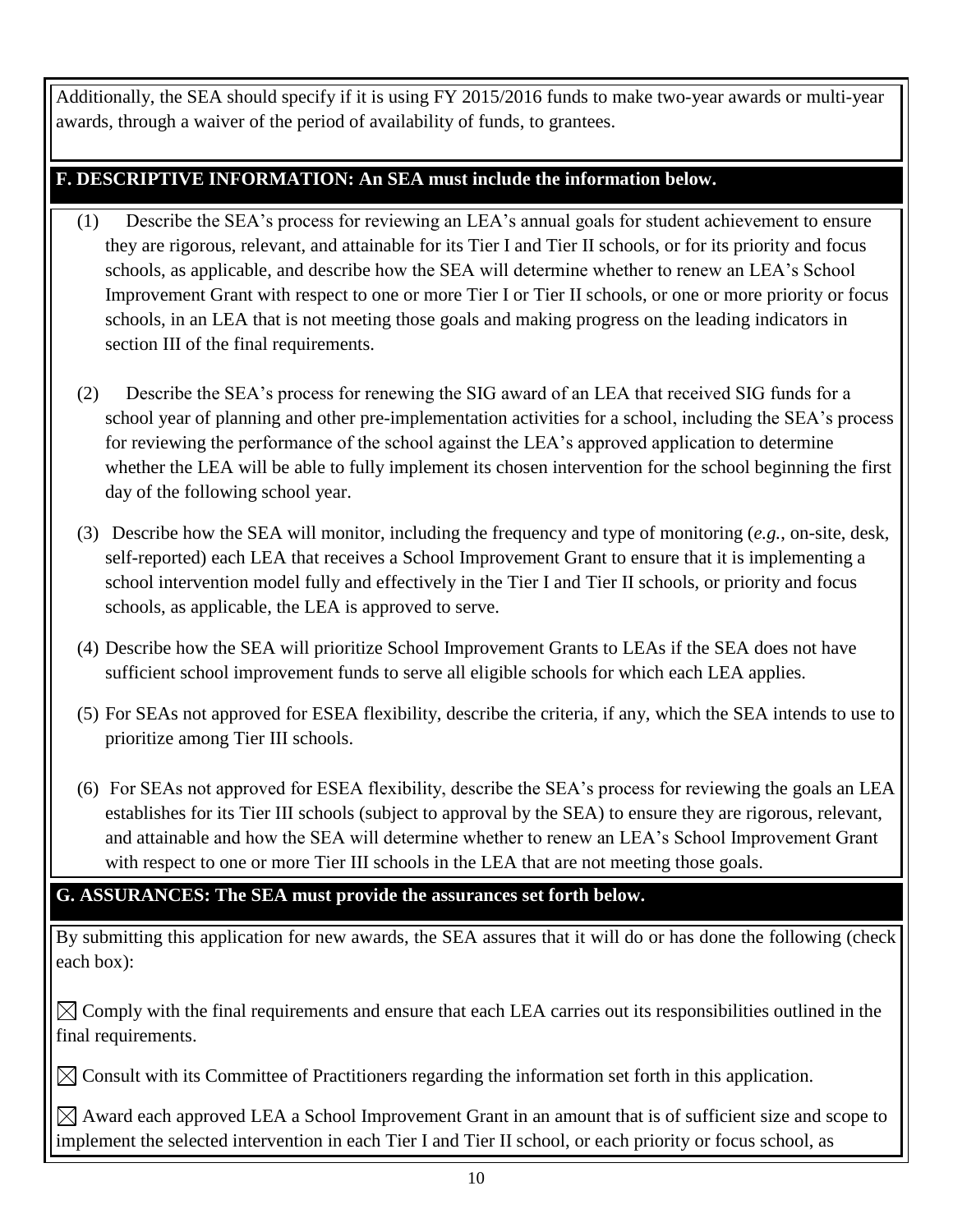applicable, that the SEA approves the LEA to serve.

 $\boxtimes$  Award each School Improvement Grant to an LEA based on an individual review of each application and a case-by-case determination of the amount needed to plan for implementation, as applicable, to fully implement a model, and sustain the model, as applicable, rather than make grant awards based on a formula.

 $\boxtimes$  Monitor and evaluate the actions an LEA has taken, as outlined in its approved SIG application, to recruit, select and provide oversight to external providers, including charter school operators and CMOs, to ensure their quality and regularly review and hold accountable such providers for their performance.

 $\boxtimes$  Monitor and evaluate the actions the LEA has taken, as outlined in its approved SIG application, to sustain the reforms after the funding period ends.

 $\boxtimes$  If a school implementing the restart model becomes a charter school LEA, hold the charter school operator or CMO accountable, or ensure that the charter school authorizer holds the respective entity accountable, for meeting the final requirements.

 $\boxtimes$  Post on its Web site, within 30 days of awarding School Improvement Grants, all final LEA applications and a summary of the grants that includes the following information: name and NCES identification number of each LEA awarded a grant; amount of each LEA's grant; name and NCES identification number of each school to be served; and type of intervention to be implemented in each Tier I and Tier II school or priority and focus school, as applicable. An SEA must post all LEA applications, including those of applicants that did not receive awards, as well as applications to serve Tier III schools. Additionally, if an LEA amends an application, the SEA will post the amended application.

 $\boxtimes$  Report the specific school-level data required in section III of the final SIG requirements, including baseline data for the year prior to SIG implementation.

 $\boxtimes$  If the SEA intends to provide services directly to any schools in the absence of a takeover, seek and obtain approval from the LEA to have the SEA provide the services directly prior to providing services.

 $\boxtimes$  Prior to submitting its School Improvement Grant application, provide all LEAs in the State that are eligible to receive School Improvement Grants with notice and a reasonable opportunity to comment on its waiver request(s) and attach a copy of that notice as well as copies of any comments received from LEAs to this application. The SEA also assures that it has provided notice and information regarding the waiver request(s) described below, if applicable, to the public in the manner in which the SEA customarily provides such notice and information to the public (*e.g.*, by publishing a notice in the newspaper; by posting information on its Web site) and has attached a copy of, or link to, that notice.

**H. SEA RESERVATION: The SEA may reserve an amount not to exceed five percent of its School Improvement Grant for administration, evaluation, and technical assistance expenses.**

The SEA must briefly describe the activities related to administration, evaluation, and technical assistance (e.g. funding staff positions, supporting statewide support, etc.) that the SEA plans to conduct with any State-level funds it chooses to reserve from its School Improvement Grants allocation.

The SEA plans to use the state-level funds it receives, not to exceed five percent, to provide technical assistance to the LEAs through the Office of School Support. The activities the Office of School Support plans to conduct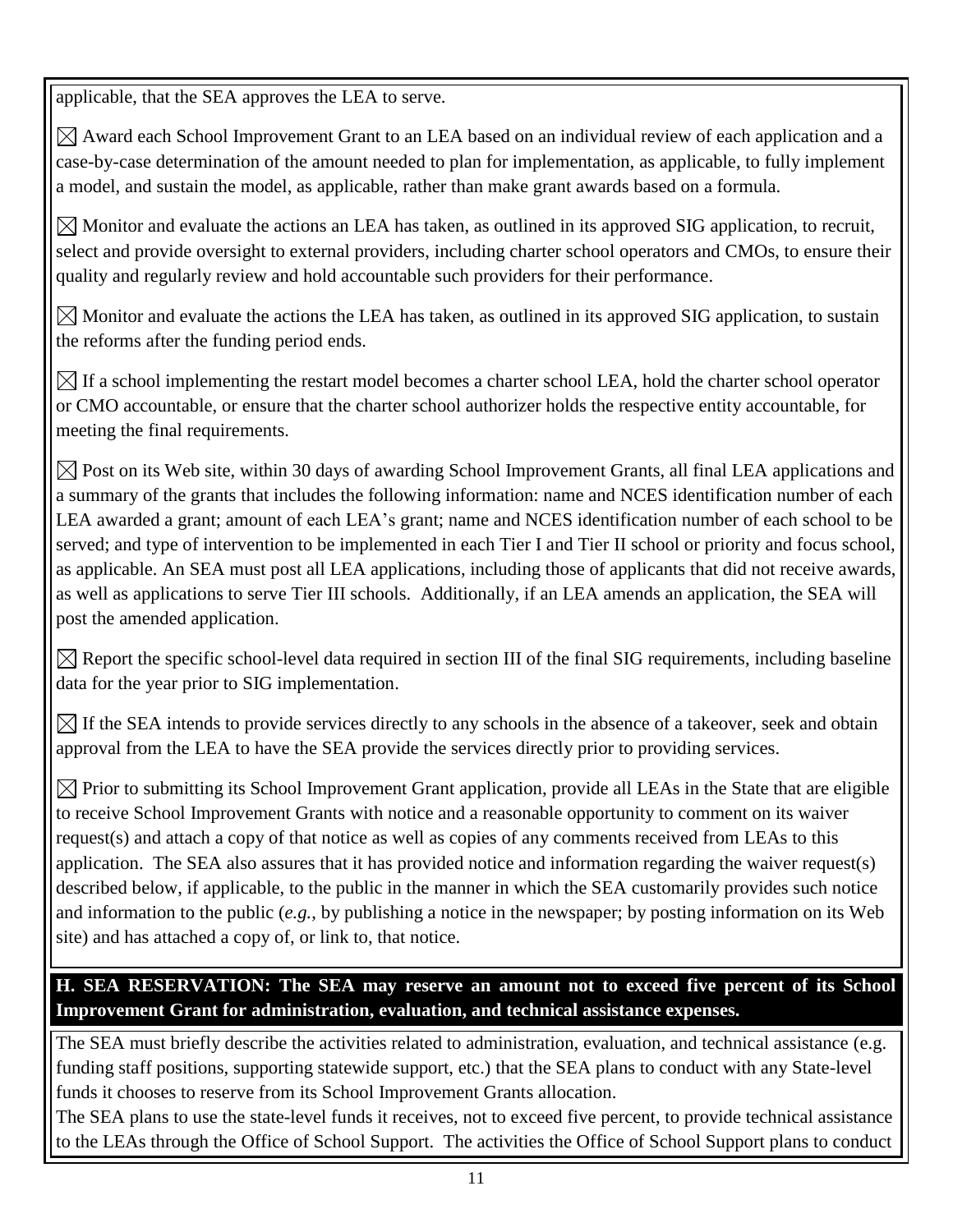include, but are not limited to:

\*Continue and expand the principal and/or district leadership mentoring provided by the OSDE Office of School Support.

\*Continue and expand the development and implementation of ongoing professional development for district level personnel, principals, and teachers of schools receiving SIG funds.

\*Continue to train and implement the Oklahoma Data Review Model, and develop and implement a training program for district level school improvement teams on Oklahoma's online planning and coaching tool.

#### **I. WAIVERS**: **SEAs are invited to request waivers of the requirements set forth below. An SEA must check the corresponding box(es) to indicate which waiver(s) it is requesting.**

[Oklahoma] requests a waiver of the requirements it has indicated below. The SEA believes that the requested waiver(s) will increase its ability to implement the SIG program effectively in eligible schools in the State in order to improve the quality of instruction and raise the academic achievement of students in Tier I, Tier II, and Tier III schools or in its priority and focus schools, as applicable, or will allow any LEA in the State that receives a School Improvement Grant to use those funds in accordance with the final requirements for School Improvement Grants and the LEA's application for a grant.

#### **Part 1: Waivers Available to All States**

#### **Waiver 1: Period of availability of FY 2015 funds waiver**

Note: This waiver only applies to FY 2015 funds for the purpose of making three- to five-year awards to eligible LEAs.

 $\boxtimes$  In order to extend the period of availability beyond September 30, 2017, waive section 421(b) of the General Education Provisions Act (20 U.S.C. § 1225(b)) to extend the period of availability of FY 2015 school improvement funds for the SEA and all of its LEAs to **September 30, 2021.** 

#### **Waiver 2: Period of availability of FY 2016 funds waiver**

Note: This waiver only applies to FY 2016 funds for the purpose of making three- to five-year awards to eligible LEAs.

 $\boxtimes$  In order to extend the period of availability beyond September 30, 2018, waive section 421(b) of the General Education Provisions Act (20 U.S.C. § 1225(b)) to extend the period of availability of FY 2015 school improvement funds for the SEA and all of its LEAs to **September 30, 2021**.

## **Part 2: Waivers Available Only to States Not Approved for ESEA Flexibility**

#### **Waiver 1: Tier II waiver**

In order to enable the State to generate new lists of Tier I, Tier II, and Tier III schools for its  $FY$  2015/2016 competition, waive paragraph (a)(2) of the definition of "persistently lowest-achieving schools" in Section I.A.3 of the SIG final requirements and incorporation of that definition in identifying Tier II schools under Section I.A.1(b) of those requirements to permit the State to include, in the pool of secondary schools from which it determines those that are the persistently lowest-achieving schools in the State, secondary schools participating under Title I, Part A of the ESEA that have not made adequate yearly progress (AYP) for at least two consecutive years or are in the State's lowest quintile of performance based on proficiency rates on the State's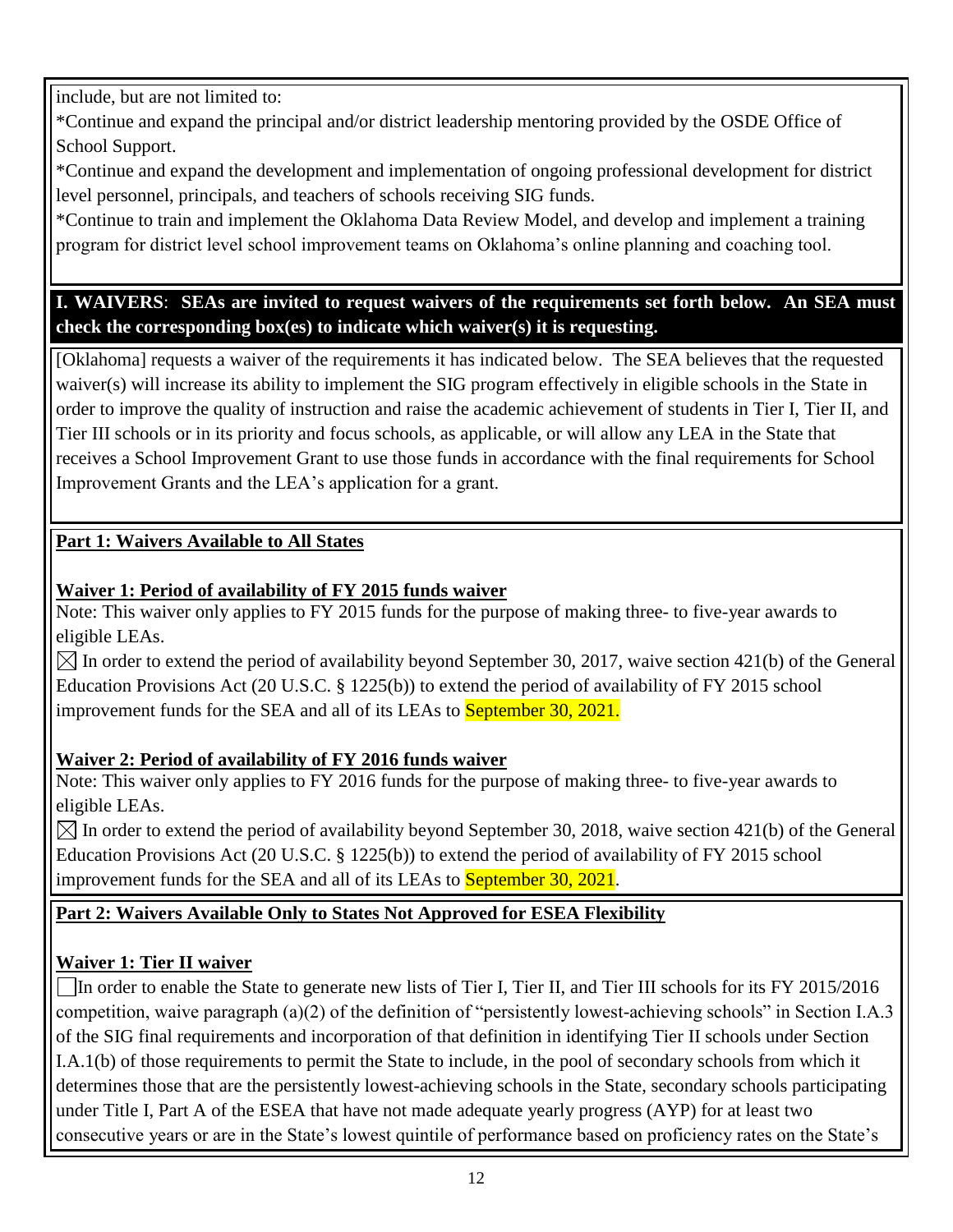assessments in reading/language arts and mathematics combined.

#### Assurance

The State assures that it will include in the pool of schools from which it identifies its Tier II schools all Title I secondary schools not identified in Tier I that either (1) have not made AYP for at least two consecutive years; or (2) are in the State's lowest quintile of performance based on proficiency rates on the State's assessments in reading/language arts and mathematics combined. Within that pool, the State assures that it will identify as Tier II schools the persistently lowest-achieving schools in accordance with its approved definition. The State is attaching the list of schools and their level of achievement (as determined under paragraph (b) of the definition of "persistently lowest-achieving schools") that would be identified as Tier II schools without the waiver and those that would be identified with the waiver. The State assures that it will ensure that any LEA that chooses to use SIG funds in a Title I secondary school that becomes an eligible Tier II school based on this waiver will comply with the SIG final requirements for serving that school.

#### **Waiver 2: n-size waiver**

In order to enable the State to generate new lists of Tier I, Tier II, and Tier III schools for its FY 2015/2016 competition, waive the definition of "persistently lowest-achieving schools" in Section I.A.3 of the SIG final requirements and the use of that definition in Section I.A.1(a) and (b) of those requirements to permit the State to exclude, from the pool of schools from which it identifies the persistently lowest-achieving schools for Tier I and Tier II, any school in which the total number of students in the "all students" group in the grades assessed is less than [Please indicate number].

## Assurance

The State assures that it determined whether it needs to identify five percent of schools or five schools in each tier prior to excluding small schools below its "minimum n." The State is attaching, and will post on its Web site, a list of the schools in each tier that it will exclude under this waiver and the number of students in each school on which that determination is based. The State will include its "minimum n" in its definition of "persistently lowest-achieving schools." In addition, the State will include in its list of Tier III schools any schools excluded from the pool of schools from which it identified the persistently lowest-achieving schools in accordance with this waiver.

## **Waiver 3: School improvement timeline waiver**

**Note: An SEA that requested and received the school improvement timeline waiver for the FY 2014 competition and wishes to also receive the waiver for the FY 2015/2016 competition must request the waiver again in this application.**

## **Schools that started implementation of a SIG model in the 2013-2014, 2014-2015, 2015-2016 school years cannot request this waiver to "start over" their school improvement timeline again.**

Waive section  $1116(b)(12)$  of the ESEA to permit LEAs to allow their Tier I or Tier II title I participating schools that will fully implement a SIG model beginning in the 2016–2017 school year to "start over" in the school improvement timeline.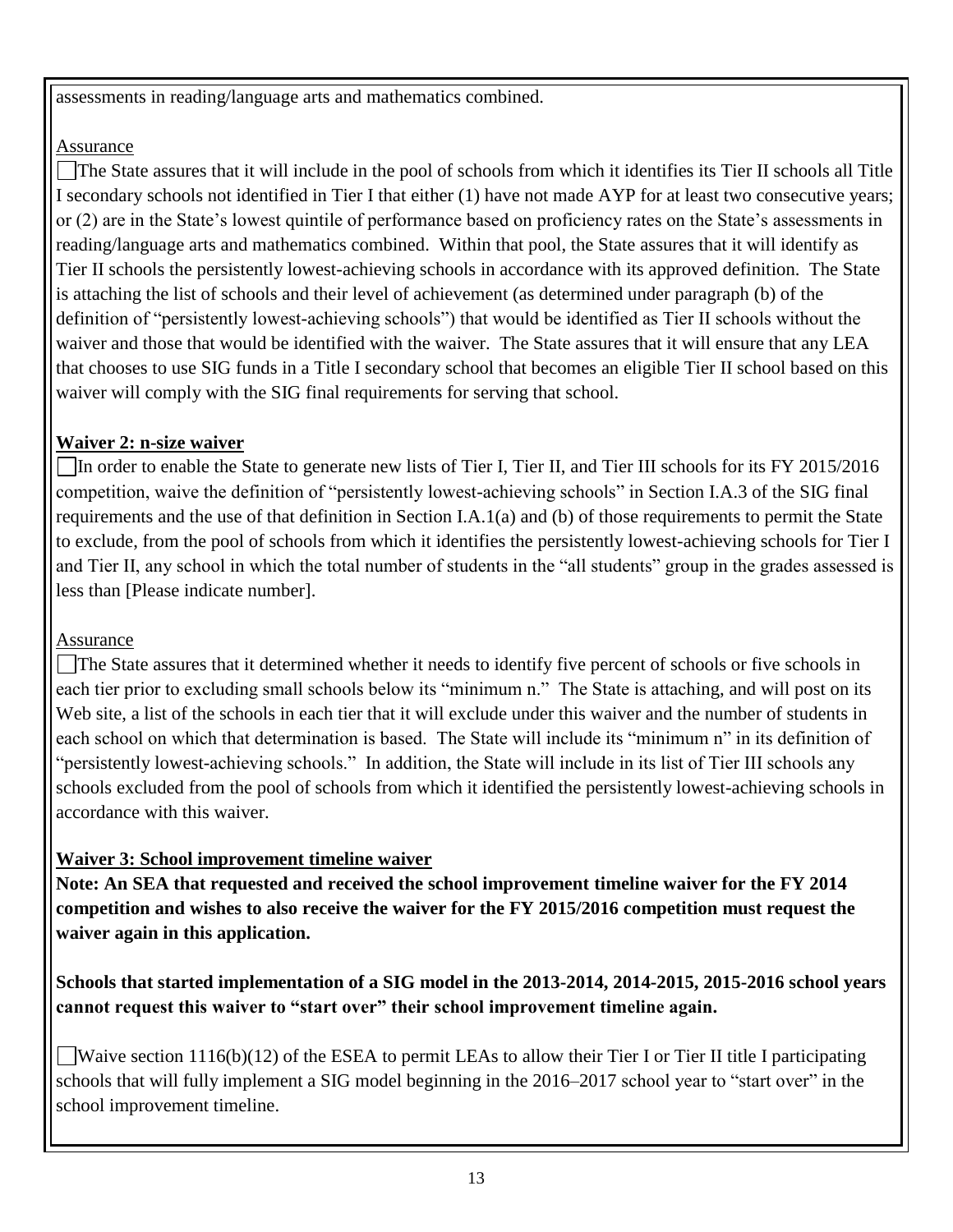#### Assurances

The State assures that it will permit an LEA to implement this waiver only if the LEA receives a School Improvement Grant and requests the waiver in its application as part of a plan to implement a SIG model beginning in the 2016–2017 school year in a school that the SEA has approved it to serve. As such, the LEA may only implement the waiver in Tier I and Tier II schools, as applicable, included in its application.

The State assures that, if it is granted this waiver, it will submit to the U.S. Department of Education a report that sets forth the name and NCES District Identification Number for each LEA implementing a waiver.

#### **Waiver 4: Schoolwide program waiver**

**Note: An SEA that requested and received the schoolwide program waiver for the FY 2014 competition and wishes to also receive the waiver for the FY 2015/2016 competition must request the waiver again in this application.**

Waive the 40 percent poverty eligibility threshold in section  $1114(a)(1)$  of the ESEA to permit LEAs to implement a schoolwide program in a Tier I or Tier II Title I participating school that does not meet the poverty threshold and is fully implementing one of the seven school intervention models.

**Assurances** 

The State assures that it will permit an LEA to implement this waiver only if the LEA receives a School Improvement Grant and requests to implement the waiver in its application. As such, the LEA may only implement the waiver in Tier I and Tier II schools, as applicable, included in its application.

The State assures that, if it is granted this waiver, it will submit to the U.S. Department of Education a report that sets forth the name and NCES District Identification Number for each LEA implementing a waiver.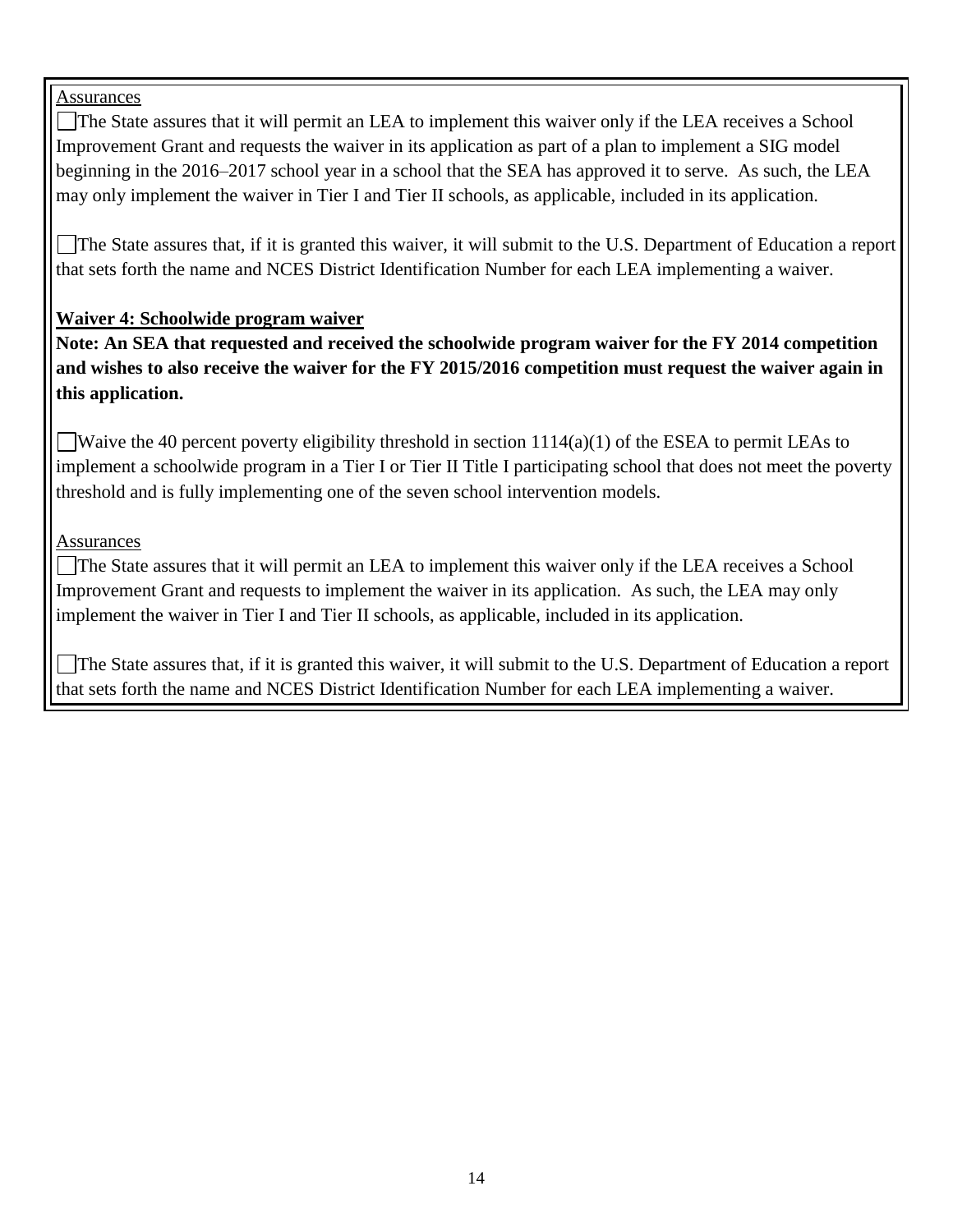#### **PART II: LEA APPLICATION**

An SEA must develop an LEA application form that it will use to make subgrants of School Improvement Grant funds to eligible LEAs. SEAs should attach their LEA application.

#### **LEA APPLICATION REQUIREMENTS**

The LEA application form that the SEA uses must contain, at a minimum, the information set forth below. An SEA may include other information that it deems necessary in order to award school improvement funds to its LEAs.

**A. SCHOOLS TO BE SERVED: An LEA must include the following information with respect to the schools it will serve with a School Improvement Grant.**

An LEA must identify each Tier I, Tier II, and Tier III school, or each priority and focus school, as applicable, the LEA commits to serve and identify the model that the LEA will use in each Tier I and Tier II school, or in each priority and focus school, as applicable.

The models the LEA may include are: (1) turnaround; (2) restart; (3) closure; (4) transformation; (5) statedetermined model, if approved; (6) evidence-based whole school reform model; and (7) early learning model.

Example (LEAs in an SEA approved for ESEA flexibility):

| <b>SCHOOL</b><br><b>NAME</b> | <b>NCES ID</b><br># | <b>PRIORITY</b> | <b>FOCUS</b> (if<br>applicable) $^{2}$ | <b>INTERVENTION</b>    |
|------------------------------|---------------------|-----------------|----------------------------------------|------------------------|
| <b>Priority School ES#1</b>  | <b>XXXXX</b>        |                 |                                        | turnaround             |
| <b>Priority School HS#1</b>  | <b>XXXXX</b>        |                 |                                        | state-determined model |
| <b>Priority School MS#1</b>  | <b>XXXXX</b>        |                 |                                        | transformation         |
| <b>Priority School ES#2</b>  | <b>XXXXX</b>        | X               |                                        | turnaround             |

#### Example (LEAs in an SEA not approved for ESEA flexibility):

| <b>SCHOOL</b><br><b>NAME</b> | <b>NCES ID</b><br># | THER I | <b>THER II</b> | THER III | <b>INTERVENTION (TIER I AND II only)</b> |
|------------------------------|---------------------|--------|----------------|----------|------------------------------------------|
| Tier I ES $#1$               | <b>XXXXX</b>        |        |                |          | turnaround                               |
| Tier I ES $#2$               | <b>XXXXX</b>        |        |                |          | early learning model                     |
| Tier I MS #1                 | <b>XXXXX</b>        |        |                |          | transformation                           |
| Tier II HS #1                | XXXXX               | X      |                |          | state-determined model                   |

<sup>2</sup>An LEA in which one or more priority schools are located must serve all of these schools before it may serve one or more focus schools.

## <sup>2</sup>**B. DESCRIPTIVE INFORMATION: An LEA must include the following information in its application for a School Improvement Grant.**

(1) For each Tier I and Tier II school, or each priority and focus school, that the LEA commits to serve, the LEA must demonstrate that the LEA has analyzed the needs of each school, such as instructional programs, school leadership and school infrastructure, based on a needs analysis that, among other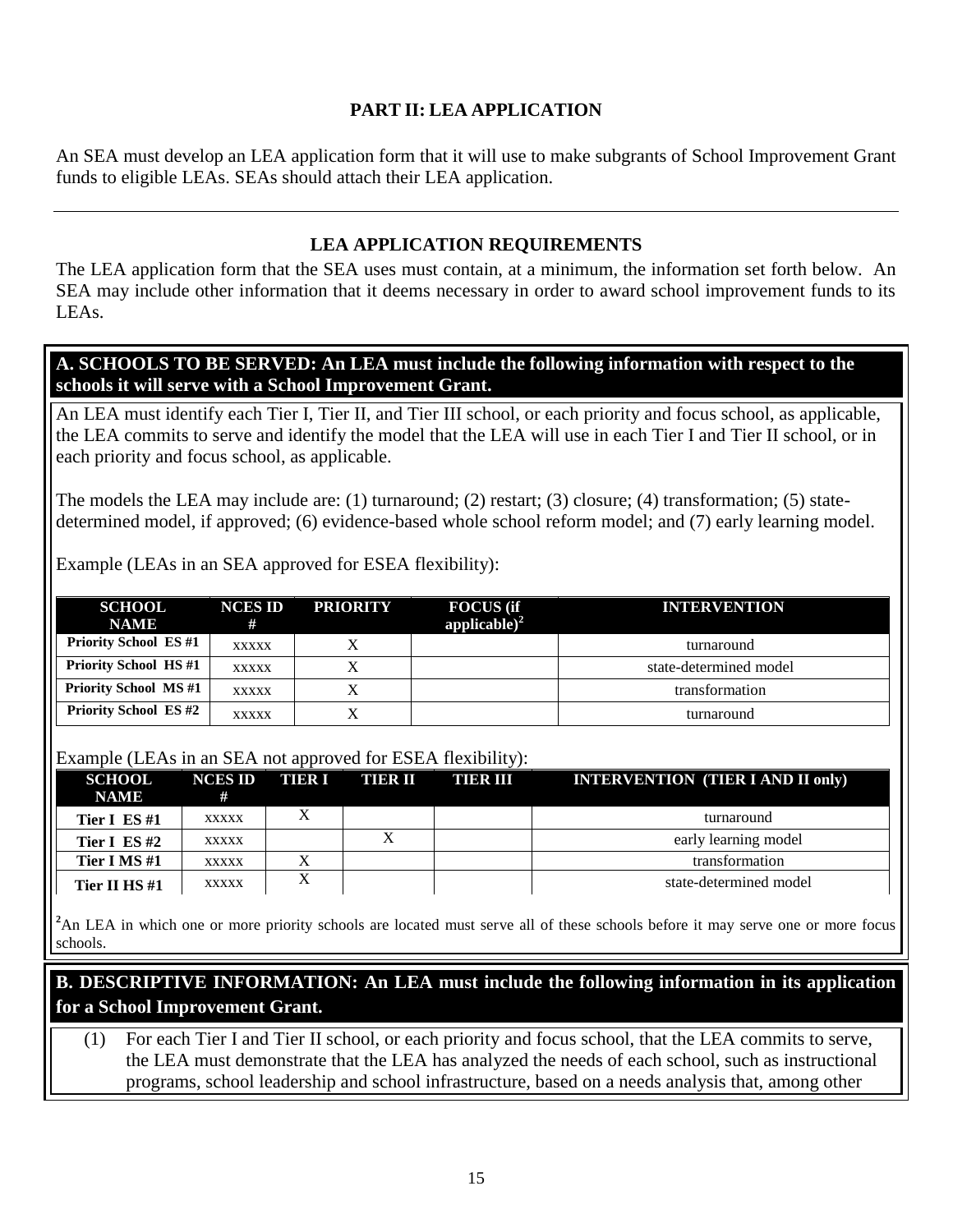things, analyzes the needs identified by families and the community, and selected interventions for each school aligned to the needs each school has identified.

- (2) For each Tier I and Tier II school, or each priority and focus school, that the LEA commits to serve, the LEA must demonstrate that it has taken into consideration family and community input in selecting the intervention.
- (3) The LEA must describe actions it has taken, or will take, to design and implement a plan consistent with the final requirements of the turnaround model, restart model, school closure, transformation model, evidence-based whole school reform model, early learning model, or state-determined model.
- (4) The LEA must describe actions it has taken, or will take, to determine its capacity to provide adequate resources and related support to each Tier I and Tier II school, or each priority and focus school, identified in the LEA's application in order to implement, fully and effectively, the required activities of the school intervention model it has selected on the first day of the first school year of full implementation.
- (5) The LEA must describe actions it has taken, or will take, to recruit, screen, and select external providers, if applicable, to ensure their quality, and regularly review and hold accountable such providers for their performance.
- (6) The LEA must describe actions it has taken, or will take, to align other resources (for example, Title I funding) with the selected intervention.
- (7) The LEA must describe actions it has taken, or will take, to modify its practices or policies, if necessary, to enable it to implement the selected intervention fully and effectively.
- (8) The LEA must describe how it will provide effective oversight and support for implementation of the selected intervention for each school it proposes to serve (for example, by creating an LEA turnaround office).
- (9) The LEA must describe how it will meaningfully engage families and the community in the implementation of the selected intervention on an ongoing basis.
- (10) The LEA must describe how it will sustain the reforms after the funding period ends.
- (11) The LEA must describe how it will implement, to the extent practicable, in accordance with its selected SIG intervention model(s), one or more evidence-based strategies.
- (12) The LEA must describe how it will monitor each Tier I and Tier II school, or each priority and focus school, that receives school improvement funds including by
	- a. Establishing annual goals for student achievement on the State's assessments in both reading/language arts and mathematics; and,
	- b. Measuring progress on the leading indicators as defined in the final requirements.
- (13) An LEA must hold the charter school operator, CMO, EMO, or other external provider accountable for meeting these requirements, if applicable.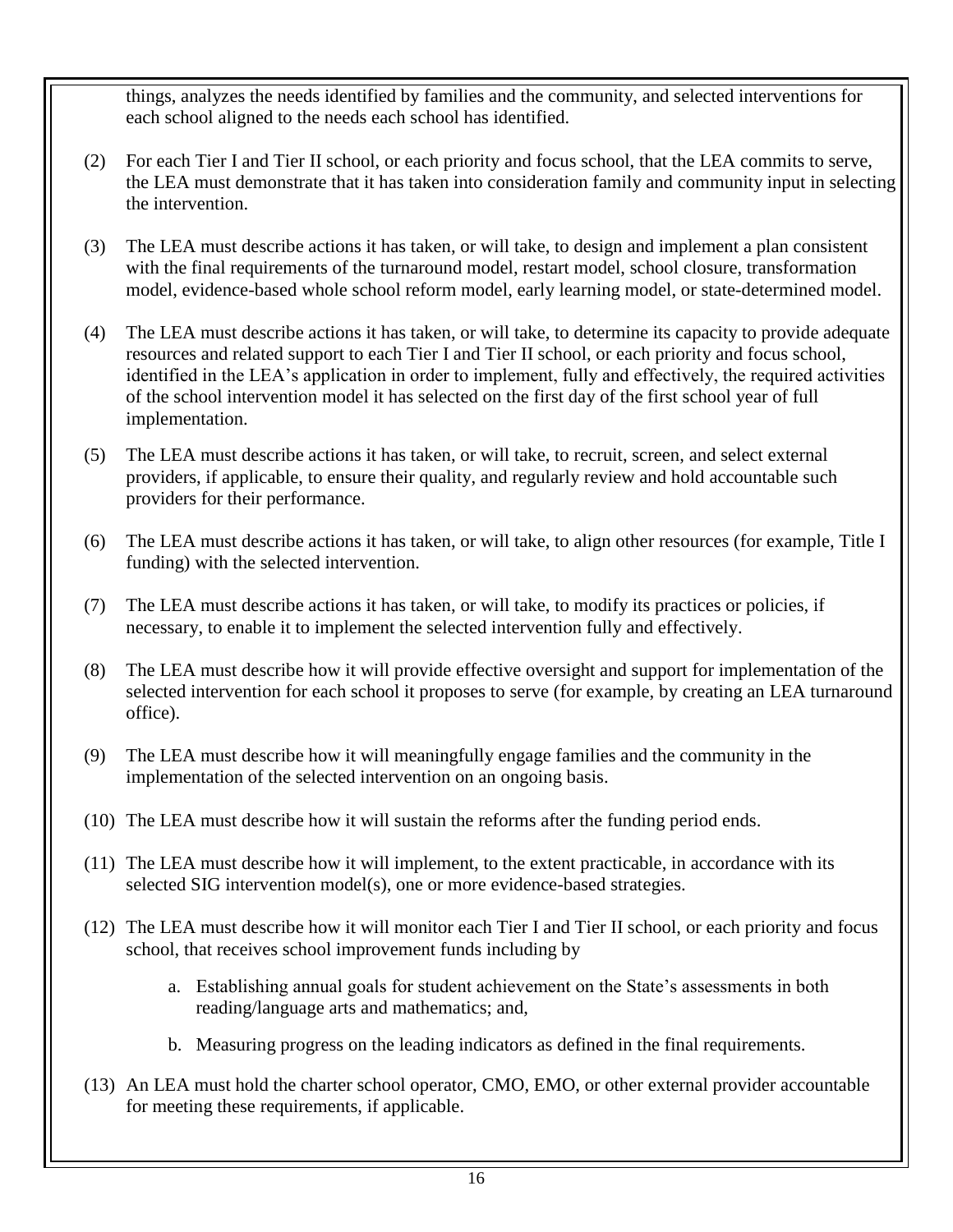- (14) For an LEA that intends to use the first year of its School Improvement Grants award for planning and other pre-implementation activities for an eligible school, the LEA must include a description of the activities, the timeline for implementing those activities, and a description of how those activities will lead to successful implementation of the selected intervention.
- (15) For an LEA eligible for services under subpart 1 or 2 of part B of Title VI of the ESEA (Rural Education Assistance Program) that chooses to modify one element of the turnaround or transformation model, the LEA must describe how it will meet the intent and purpose of that element.
- (16) For an LEA that applies to implement an evidence-based, whole-school reform model in one or more eligible schools, the LEA must describe how it will
	- a. Implement a model with evidence of effectiveness that includes a sample population or setting similar to the population or setting of the school to be served; and
	- b. Partner with a whole school reform model developer, as defined in the SIG requirements.
- (17) For an LEA that applies to implement the restart model in one or more eligible schools, the LEA must describe the rigorous review process (as described in the final requirements) it has conducted or will conduct of the charter school operator, CMO, or EMO that it has selected or will select to operate or manage the school or schools.
- (18) The LEA must include a timeline delineating the steps it will take to implement the selected intervention in each school identified in the LEA's application.
- (19) For each Tier III school the LEA commits to serve, the LEA must identify the services the school will receive or the activities the school will implement.
- (20) The LEA must describe the goals it has established (subject to approval by the SEA) in order to hold accountable its Tier III schools that receive school improvement funds.

**C. BUDGET: An LEA must include a budget that indicates the amount of school improvement funds the LEA will use each year in each Tier I, Tier II, and Tier III school, or each priority and focus school, it commits to serve.**

The LEA must provide a budget that indicates the amount of school improvement funds the LEA will use in each school it proposes to serve and the funds it will use to —

- Conduct LEA-level activities designed to support implementation of the selected school intervention models in the LEA's Tier I and Tier II schools, or priority and focus schools; and
- Support school improvement activities, at the school or LEA level, for each Tier III school identified in the LEA's application (SEAs without ESEA flexibility only).

 $\mathbf 1$  $\mathbf{I}$ serve. Any funding for activities during the pre-implementation period must be included in the first year of

 $\mathbf{1}$ 

 $\mathbf 1$ 

the LEA's three-year budget plan.

Note: An LEA's budget should cover all of the years of full implementation and be of sufficient size and scope to implement the selected school intervention model in each Tier I, Tier II, priority, or focus school the LEA commits to serve. Any funding for activities during the pre-implementation period must be included in the first year of the LEA's budget plan. Additionally, an LEA's budget may include up to one full academic year for planning activities and up to two years to support sustainability activities. An LEA may not receive more than five years of SIG funding to serve a single school.

An LEA's budget for each year may not exceed the number of Tier I, Tier II, and Tier III schools, or the number of priority and focus schools, it commits to serve multiplied by \$2,000,000.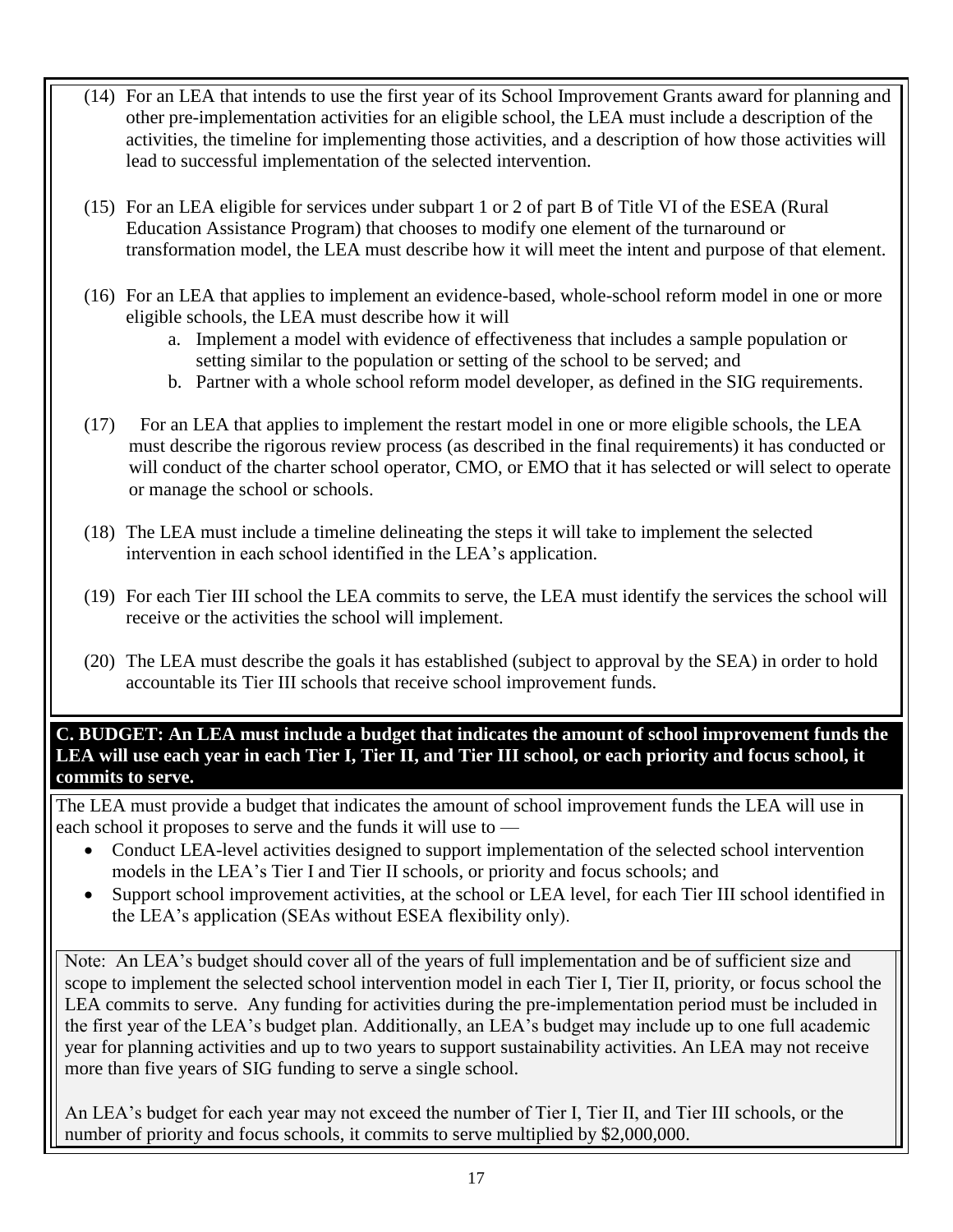#### **Example: LEA Proposing a Planning Year for One or More Schools LEA XX BUDGET Year 1 Budget (Planning) Year 2 Budget (Full implementation) Year 3 Budget (Full implementation) Year 4 Budget (Full implementation) Year 5 Budget (Sustainability Activities) Five- Year Total Priority ES #1** \$150,000 \$1,156,000 \$1,200,000 \$1,100,000 \$750,000 **\$4,356,000 Priority ES #2**  $\begin{array}{|l} \hline \text{ $3,055,500} \\ \hline \end{array}$  \$3,055,500  $\begin{array}{|l} \hline \text{ $890,500} \\ \hline \end{array}$  \$795,000  $\begin{array}{|l} \hline \text{ $570,000} \\ \hline \end{array}$  \$500,750  $\begin{array}{|l} \hline \text{ $83,055,500} \\ \hline \end{array}$ **Priority HS #1** \$300,000 \$1,295,750 \$1,600,000 \$1,400,000 \$650,000 **\$5,245,750 Focus MS** #1 | \$410,000 | \$1,470,000 | \$1,775,000 | \$1,550,400 | \$550,000 | \$5,755,400 **LEA-level Activities** \$150,000 \$150,000 \$100,000 **\$400,000 Total Budget \$879,250 \$4,812,250 \$5,520,000 \$4,950, 400 \$2,550,750 \$18,812,650**

#### **Example: LEA Proposing to Implement a Model in One or More Schools on the First Day of the Upcoming School Year**

| <b>LEA XX BUDGET</b>                  |                        |                                            |                                                            |                                                          |                                                              |                                                              |                                  |  |
|---------------------------------------|------------------------|--------------------------------------------|------------------------------------------------------------|----------------------------------------------------------|--------------------------------------------------------------|--------------------------------------------------------------|----------------------------------|--|
|                                       |                        | <b>Year 1 Budget</b>                       |                                                            |                                                          | Year 4                                                       | Year 5                                                       |                                  |  |
|                                       | Pre-<br>implementation | Year 1<br>(Full<br><b>Implementation</b> ) | Year 2<br><b>Budget</b><br>(Full)<br>implement<br>-tation) | Year 3<br><b>Budget</b><br>(Full<br>implemen-<br>tation) | <b>Budget</b><br>(Sustain-<br>ability<br><b>Activities</b> ) | <b>Budget</b><br>(Sustain-<br>ability<br><b>Activities</b> ) | <b>Five-Year</b><br><b>Total</b> |  |
| Tier I ES#1                           | \$257,000              | \$1,156,000                                | \$1,325,000                                                | \$1,200,000                                              | \$650,000                                                    | \$450,000                                                    | \$5,038,000                      |  |
| Tier I ES#2                           | \$125,500              | \$890,500                                  | \$846,500                                                  | \$795,000                                                | \$150,000                                                    | \$100,000                                                    | \$2,907,500                      |  |
| Tier I MS #1                          | \$304,250              | \$1,295,750                                | \$1,600,000                                                | \$1,600,000                                              | \$450,000                                                    | \$300,000                                                    | \$5,550,000                      |  |
| Tier II HS#1                          | \$530,000              | \$1,470,000                                | \$1,960,000                                                | \$1,775,000                                              | \$800,000                                                    | \$550,000                                                    | \$7,085,000                      |  |
| <b>LEA-level</b><br><b>Activities</b> | \$250,000              |                                            | \$250,000                                                  | \$250,000                                                | \$150,000                                                    | \$100,000                                                    | \$1,000,000                      |  |
| <b>Total Budget</b>                   | \$6,279,000            | \$5,981,500                                | \$5,620,000                                                | \$2,200,000                                              | \$1,500,000                                                  | \$21,580,500                                                 |                                  |  |

**Note:** An LEA may fill out both charts if it is applying for a planning year for some, but not all, of the schools it proposes to serve.

**D. ASSURANCES:** An LEA must include the following assurances in its application for a School Improvement Grant.

The LEA must assure that it will—

(1) Use its School Improvement Grant to implement fully and effectively an intervention in each Tier I and Tier II school, or each priority and focus school, that the LEA commits to serve consistent with the final requirements.

(2) Establish annual goals for student achievement on the State's assessments in both reading/language arts and mathematics and measure progress on the leading indicators in section III of the final requirements in order to monitor each Tier I and Tier II school, or priority and focus school, that it serves with school improvement funds, and establish goals (approved by the SEA) to hold accountable its Tier III schools that receive school improvement funds.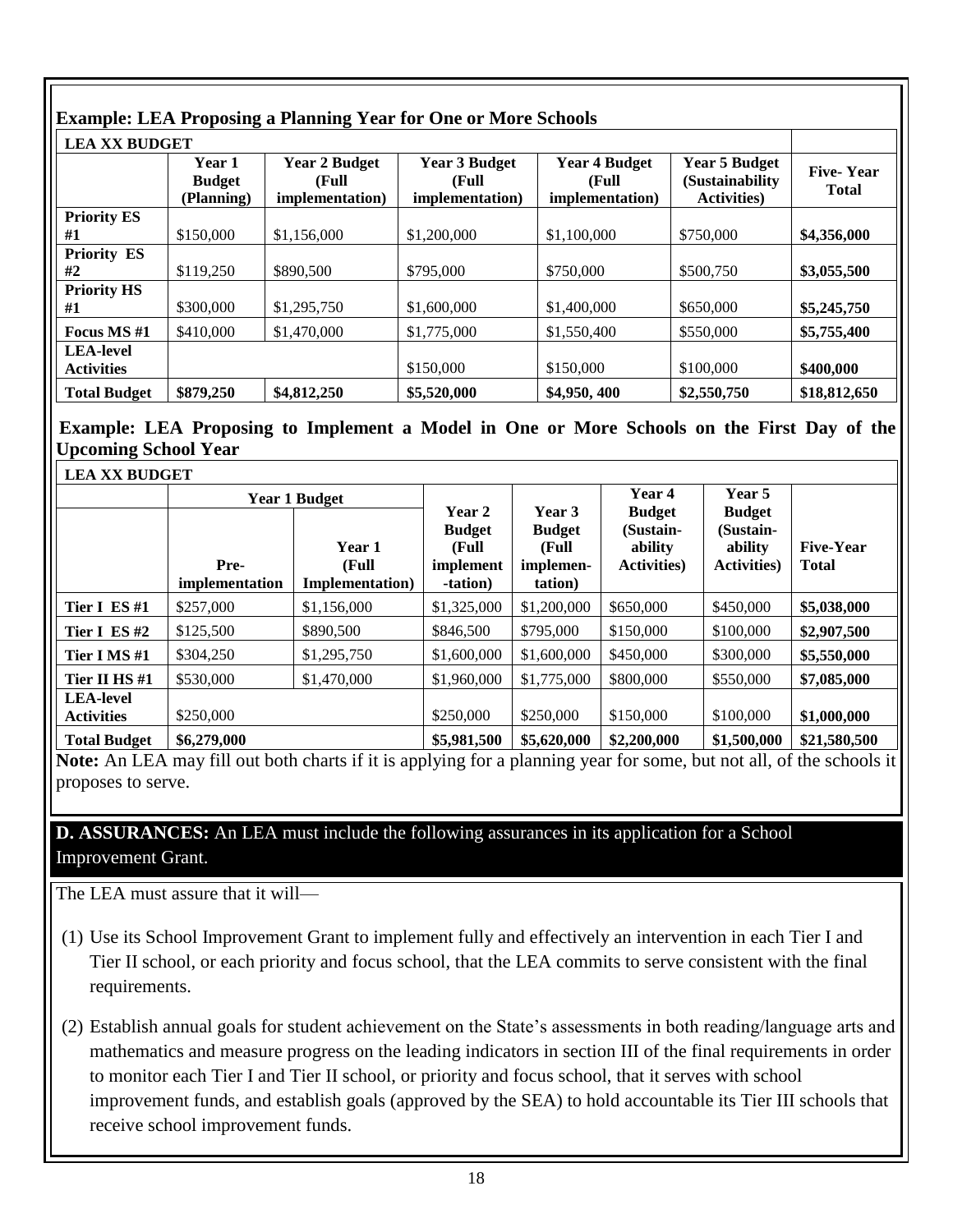- (3) Report to the SEA the school-level data required under section III of the final requirements, including baseline data for the year prior to SIG implementation.
- (4) Ensure that each Tier I and Tier II school, or each priority and focus school, that it commits to serve receives all of the State and local funds it would receive in the absence of the school improvement funds and that those resources are aligned with the interventions.

**E. WAIVERS: If an SEA not approved for ESEA flexibility has requested any waivers of requirements applicable to the LEA's School Improvement Grant, an LEA must indicate which of those waivers it intends to implement.**

The LEA must check each waiver that the LEA will implement. If the LEA does not intend to implement the waiver with respect to each applicable school, the LEA must indicate for which schools it will implement the waiver. **NOTE:** Only LEAs in SEAs not approved for ESEA flexibility may request the following waivers.

 "Starting over" in the school improvement timeline for Tier I and Tier II Title I participating schools implementing a SIG model.

 Implementing a school-wide program in a Tier I or Tier II Title I participating school that does not meet the 40 percent poverty eligibility threshold.

 $\blacksquare$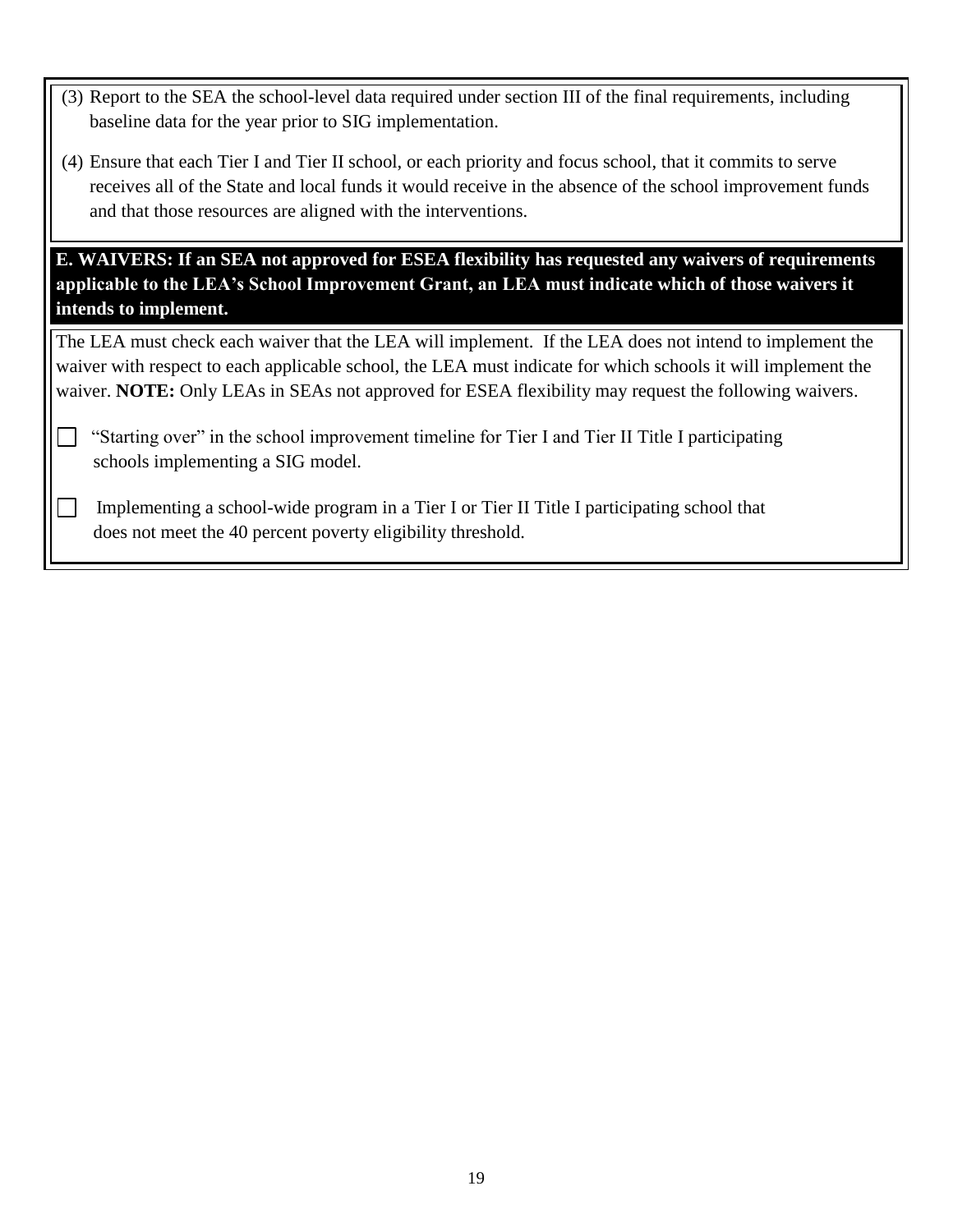# **Continuation Awards Application for Fiscal Year (FY) 2015/2016 School Improvement Grants (SIG) Program**

**In the table below, list the schools that will receive continuation awards using FY 2015 and/or FY 2016 SIG funds. If no continuation awards will be made with FY 2015 and/or FY 2016 funds, indicate not applicable ("N/A") in the chart:**

| <b>LEA</b><br><b>NAME</b> | <b>SCHOOL NAME</b>                                                         | YEAR SCHOOL BEGAN SIG<br><b>IMPLEMENTATION</b> | <b>PROJECTED AMOUNT OF</b><br><b>FY 15/FY 16</b><br><b>ALLOCATION</b> |  |  |  |  |
|---------------------------|----------------------------------------------------------------------------|------------------------------------------------|-----------------------------------------------------------------------|--|--|--|--|
|                           | N/A                                                                        | $(e.g. 2013-14$ school year)                   |                                                                       |  |  |  |  |
|                           |                                                                            |                                                |                                                                       |  |  |  |  |
|                           |                                                                            |                                                |                                                                       |  |  |  |  |
|                           |                                                                            |                                                |                                                                       |  |  |  |  |
|                           |                                                                            |                                                |                                                                       |  |  |  |  |
|                           | TOTAL AMOUNT OF CONTINUATION FUNDS PROJECTED FOR ALLOCATION IN FY 15/FY16: |                                                |                                                                       |  |  |  |  |

**In the table below, list any LEAs with one or more schools for which funding under previously awarded SIG grants will not be renewed. For each such school, note the date of nonrenewal or termination, description of reason for nonrenewal or termination, amount of unused remaining funds and explain how the SEA or LEA plans to use those funds as well as noting the explicit reason and process for reallocating those funds (e.g., reallocate to rural schools with SIG grants in cohort 2 who demonstrate a need for technology aimed at increasing student literacy interaction). If all schools have been renewed, please indicate not applicable ("N/A") in the chart:**

| <b>NAME</b> | <b>NAME</b> | <b>LEA SCHOOL DATE OF NONRENEWAL</b><br><b>OR TERMINATION</b> | <b>DESCRIPTION OF REASON FOR</b><br>NONRENEWAL OR TERMINATION | <b>DESCRIPTION OF HOW REMAINING</b><br><b>FUNDS WERE OR WILL BE USED</b> | <b>AMOUNT OF</b><br><b>REMAINING</b><br><b>FUNDS</b> |
|-------------|-------------|---------------------------------------------------------------|---------------------------------------------------------------|--------------------------------------------------------------------------|------------------------------------------------------|
|             |             | N/A                                                           |                                                               |                                                                          |                                                      |
|             |             |                                                               |                                                               |                                                                          |                                                      |
|             |             |                                                               |                                                               |                                                                          |                                                      |
|             |             |                                                               |                                                               |                                                                          |                                                      |
|             |             |                                                               |                                                               |                                                                          |                                                      |
|             |             |                                                               |                                                               | <b>TOTAL AMOUNT OF REMAINING FUNDS:</b>                                  |                                                      |